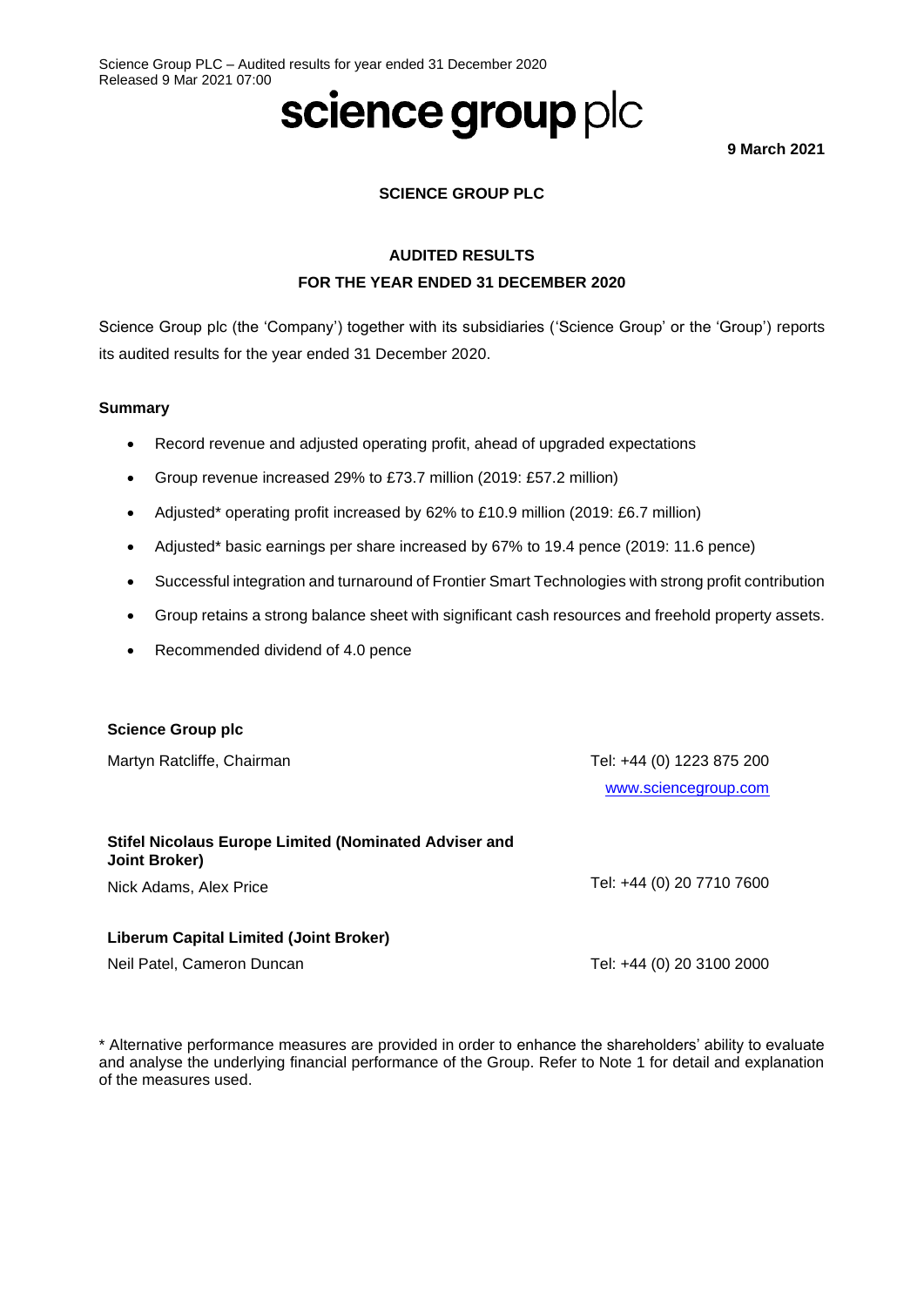#### **Chairman's Statement**

Science Group is an international, science-led services and product development organisation with a significant freehold property asset base. Following the Frontier acquisition in 2019 and the natural evolution of the services operations, the Group now comprises three divisions: R&D Consultancy; Regulatory & Compliance; and Frontier Smart Technologies ('Frontier').

Notwithstanding a global pandemic, the Group achieved record results in 2020 benefitting from both its acquisition strategy and organic development which have combined to create a financially and operationally resilient organisation. Over the past decade, these acquisitions have been funded primarily from the Group's existing cash resources without shareholder dilution. As a result, the issued share capital (excluding treasury shares) at 31 December 2020 is in line with December 2010 while revenue over the past decade has increased more than 3-fold and adjusted operating profit more than 4-fold, delivering significant value to shareholders.

#### **Financial Summary**

For the year ended 31 December 2020, Group revenue was £73.7 million (2019: £57.2 million), reflecting the full year contribution from Frontier. Group adjusted operating profit increased by 62% to £10.9 million (2019: £6.7 million) benefitting from the successful turnaround of the 2019 acquisition of Frontier Smart Technologies. Adjusted basic earnings per share increased by 67% to 19.4 pence (2019: 11.6 pence).

Amortisation of acquisition related intangibles and share based payment charge totalled £3.7 million (2019: £3.5 million) and as a result, the Group reported an operating profit of £7.1 million for the year (2019: operating loss of £0.2 million which included one-off costs and accounting adjustments arising from the acquisition of Frontier totalling £4.1 million). The Group reported profit before tax of £6.4 million (2019: loss of £1.6 million) and basic earnings per share of 16.9 pence (2019: loss of 4.5 pence).

Science Group continues to benefit from excellent cash conversion and a very strong balance sheet. At 31 December 2020, gross cash was £27.1 million (2019: £13.9 million) and net funds were £10.6 million (2019: net debt of £2.3 million). The Group's bank debt at 31 December 2020 was £16.5 million (2019: £16.2 million) having been increased by an additional £1.5 million in May 2020. The Group's bank debt is tied to interest rate swaps to produce a net fixed rate (effectively 3.5%) to 2026 and is secured on the Group's freehold property assets. Subject to net debt not exceeding £10 million, the bank debt is not subject to operating covenants.

Alternative performance measures are provided in order to enhance shareholders' ability to evaluate and analyse the underlying financial performance of the Group. Adjusted operating profit and other Alternative Performance Measures used in this report are defined in the Finance Director's Report. In the reporting and commentary below, following the division reconfiguration, the 2019 comparators have, where appropriate, been restated to align to the new structure.

#### **R&D Consultancy**

The R&D Consultancy division provides science-led advisory and product/technology development services. The division incorporates leading science and engineering capabilities combined with expertise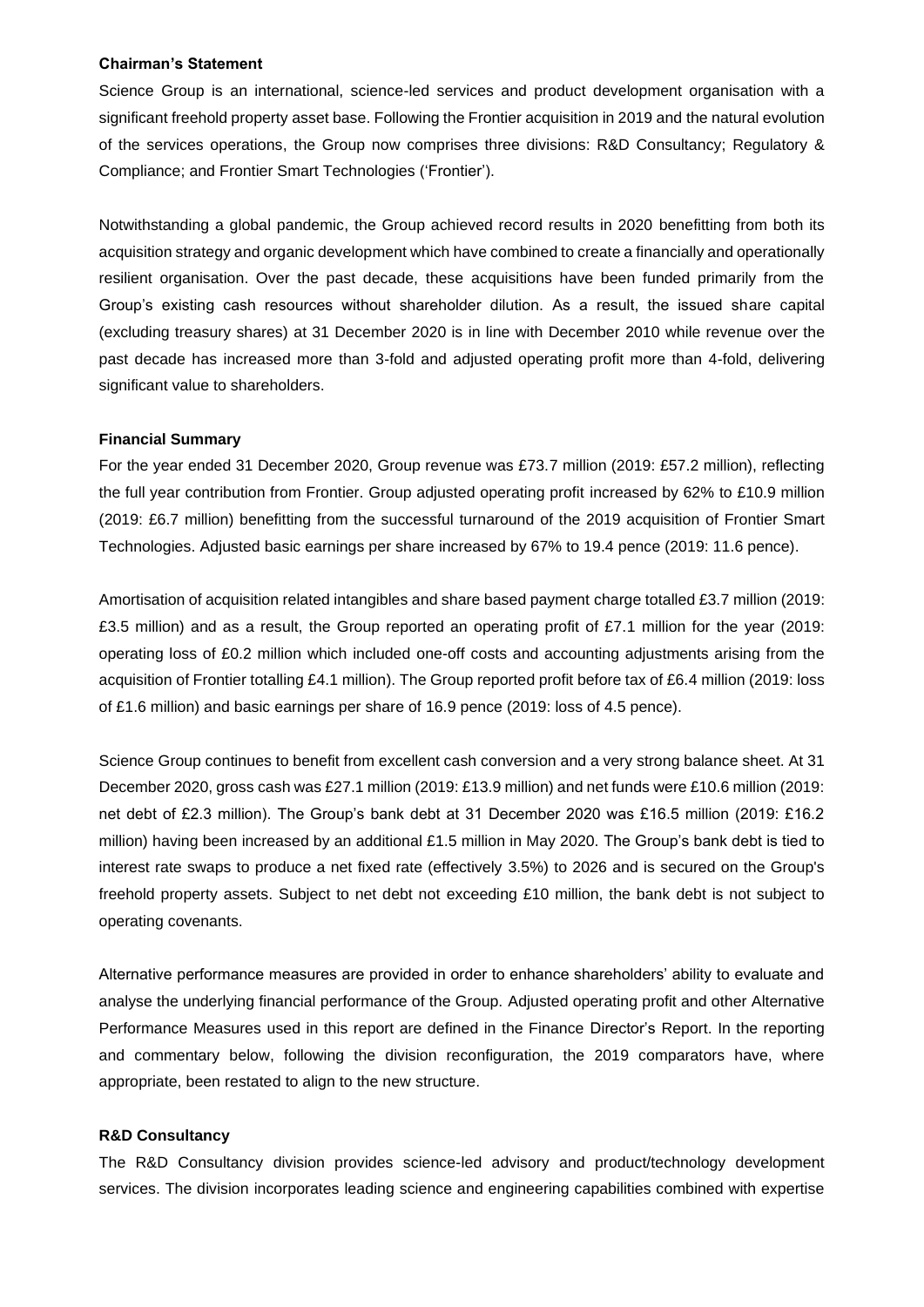in key vertical sectors, namely: Medical; Consumer; Food & Beverage; and Industrial. The division will now operate under a unified brand of Sagentia Innovation and reports through a single Managing Director.

In 2020, the medical sector performed well benefitting from participation in the UK Government's urgent ventilator initiative early in the year. Other sectors and advisory services were more affected by the pandemic due to their shorter project durations and the discretionary nature of such activities.

For the year ended 31 December 2020, the R&D Consultancy division generated revenue of £32.2 million (2019: £30.6 million) including a significant increase of non-services (materials) pass-through revenue in H1 2020. During the second half of 2020, investment was increased in a number of areas, including senior sales & business managers, on the basis that the pandemic may have a prolonged effect, particularly on international travel. This investment has contributed to the division having a good start to the current year, particularly in the medical sector, and there is increasing optimism as clients reinvest in their businesses.

#### **Regulatory & Compliance**

The Regulatory & Compliance division provides scientific advice, registration and compliance of regulated products internationally and comprises the North American and European operations of TSG, acquired in 2017, together with Leatherhead Food Research, acquired in 2015. The European regulatory and compliance activities were further integrated in the second half of the year and now report to a single Managing Director.

The North American operations performed particularly well in 2020 due to increasing demand for regulatory services to approve pandemic-related products. In addition, the TSG America regulatory renewals activity continued to make good progress, building its recurring revenue base.

For the year ended 31 December 2020, with all business areas reporting organic growth, the Regulatory & Compliance division generated revenue of £20.1 million (2019: £18.1 million). Of this revenue around 26% is of a recurring nature, primarily within the Food & Beverage sector and the USA Renewals activities. Profit contribution from the division significantly improved in the year and the outlook for the Regulatory & Compliance division in 2021 remains positive.

#### **Frontier Smart Technologies**

Frontier Smart Technologies is the market leader in DAB/DAB+/SmartRadio technology chips and modules. Following the completion of the acquisition of Frontier in 2019, an accelerated restructuring/integration programme was successfully executed, including the closure of the Romanian operations, a streamlining of product lines and the relocation of the Cambridge and London operations, producing a substantial reduction in the operating cost base. This intense programme was completed just before the pandemic outbreak and positioned Frontier to weather the challenges in the first half and deliver an excellent second half performance.

For the year ended 31 December 2020, Frontier reported revenue of £20.5 million (2019: £7.5 million, in the post-acquisition period) and an adjusted operating profit margin in line with the services businesses.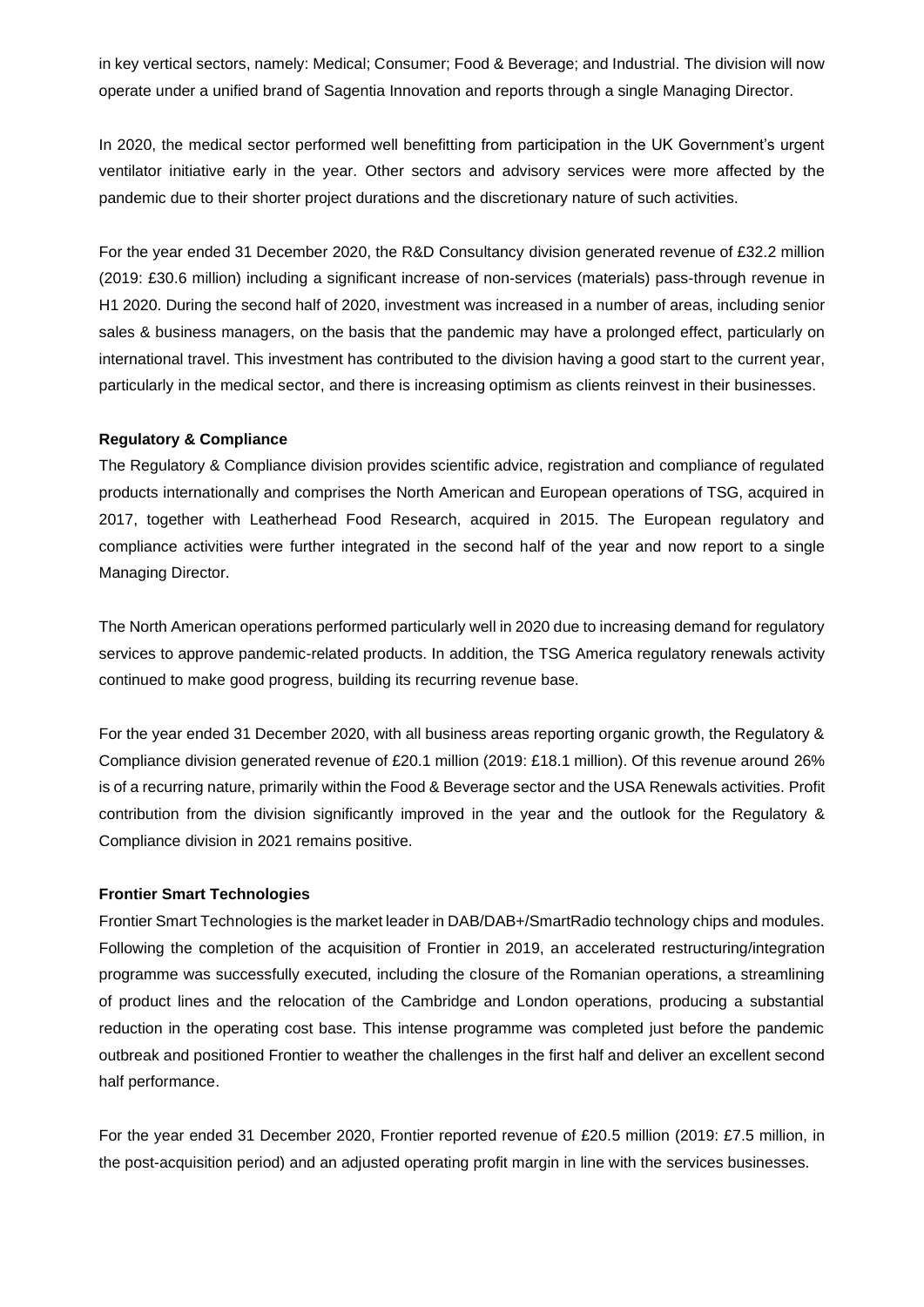Demand for digital consumer radio products in 2020 increased with initial indications suggesting a DAB market growth in the order of 10%. Demand also increased in SmartRadio (DAB + FM + Internet) with this higher end range accounting for a greater proportion of Frontier product shipments. The Frontier outlook for the current year is positive, subject to semiconductor component availability, and foreign exchange movements since Frontier sales are denominated in US Dollars.

Following the successful turnaround and integration, in January 2021 the Board announced that the future strategy for Frontier was to be reviewed, with three potential outcomes: (i) to retain the business within the Group; (ii) to increase operating scale through the merger or acquisition of a similar business or businesses; or (iii) to sell all or part of the business. The Board and the Frontier management team continue to consider all these alternatives with external advisers. The Board remains open minded as to the outcome and this process may take some time.

#### **Freehold Properties**

Science Group owns two freehold properties, Harston Mill near Cambridge and Great Burgh in Epsom. The last independent valuation in March 2018 indicated aggregate values of these properties in the range £22.6 million to £33.9 million. The properties are held on the balance sheet on a cost basis at £21.2 million (2019: £21.4 million). Great Burgh is owned by a property subsidiary of Science Group plc, which is the preferred structure. For legacy reasons, Harston Mill is currently owned by the trading company, Sagentia Limited, and it is the declared intention to address this anomaly. However, this action if/when effected will result in a tax payment outflow of approximately £2 million and was prudently deferred following the Covid-19 outbreak.

For the year ended 31 December 2020, the rental and associated services income derived from the Group's freehold properties was £4.0 million (2019: £3.9 million), of which income of £0.8 million (2019: £1.0 million) was generated from third-party tenants and £3.2 million (2019: £2.9 million) from the Group's operating businesses. Adjusted operating profit of £1.0 million (2019: £1.5 million) included an increased investment in refurbishing and upgrading the properties. Intra-group charges are eliminated on Group consolidation but the reported segmental profit of the operating divisions includes property rental at market rates.

The Group's debt of £16.5 million at 31 December 2020 (2019: £16.2 million) is secured against the freehold property assets and the associated interest charge for the year was £0.6 million (2019: £0.6 million). Interest on the debt is reported below operating profit in the consolidated results.

#### **Corporate**

The corporate function is responsible for Group and PLC matters, together with the strategic development of Science Group. Corporate costs increased in the period to £2.4 million due to a number of one-off items (2019: £1.7 million).

As an acquisitive Group, the Board actively addresses corporate structures to ensure that (i) unnecessary administration is minimised (ii) tax losses can be utilised; and (iii) subsidiary dividend traps are avoided. In 2020, the Group closed 4 subsidiaries both in the UK and internationally and the legacy ownership structure of TSG Europe was also addressed to remove an anomalous minority equity shareholding via the USA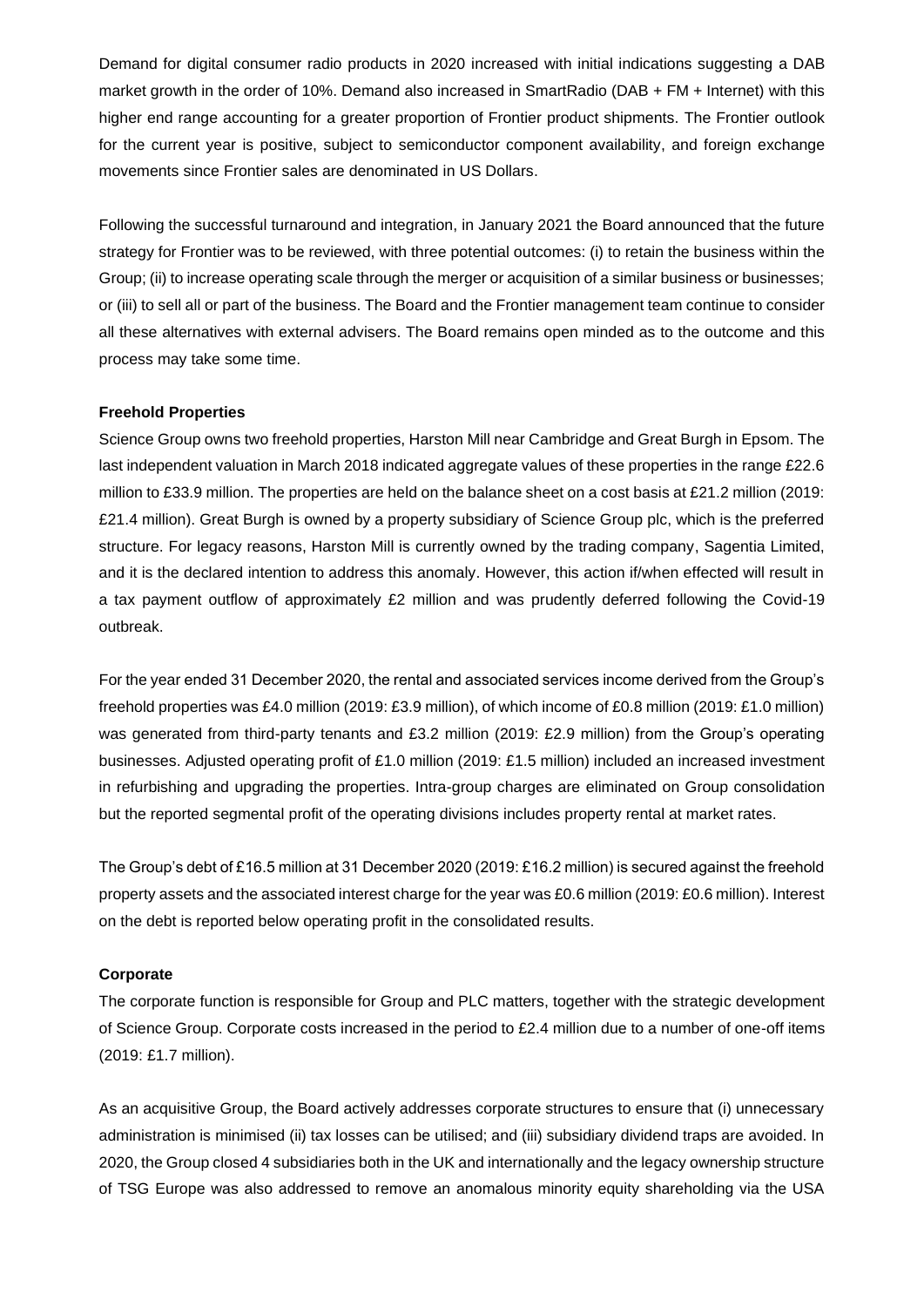business. In addition, capital restructurings of Frontier and another subsidiary (Sagentia Technology Advisory Limited) have been completed.

In the first half of 2020, the Group received £0.1 million under the UK Government furlough scheme. While very modest, this was an appropriately prudent action taken as part of a wider programme at a time of considerable uncertainty. In the light of the Group's full year performance, the Board repaid the monies received under the furlough scheme in the second half.

Due to the Covid-19 pandemic, the Board withdrew the dividend for the year ended 31 December 2019 but paid an interim dividend of 2.0 pence per share in October 2020 when the performance of the Group was more apparent. However, while the dividend payment was reduced in 2020, in aggregate, including share buy-backs, £2.5 million (2019: £2.0 million) was returned to shareholders. The Board is recommending a dividend of 4.0 pence per share which, subject to shareholder approval at the Annual General Meeting ('AGM'), will be payable on 18 June 2021 to shareholders on the register at the close of business on 21 May 2021.

During the year, the Company has repurchased 715,000 shares at a total cost of £1.7 million (2019: 98,000 shares at a cost of £0.2 million). As a result, after share option exercises, at 31 December 2020, shares in issue (excluding treasury shares held of 0.8 million) were 41.2 million (2019: 41.7 million excluding treasury shares held of 0.4 million).

#### **Geopolitical Considerations, including Brexit**

Brexit has not to date and is not envisaged to have a material effect on Science Group. The most significant impact is anticipated to be in the Regulatory and Compliance division in Europe and on balance, the net effect is anticipated to be positive as additional regulatory regimes create further opportunities. Within the R&D Consulting business there is expected to be some impact in countries which financially incentivise research and development work through EU-based entities, but this effect is not expected to be material to the Group.

By contrast, 33% of the Group's business is derived from clients based in North America compared with 17% directly from Europe, and 57% of Group revenue is denominated in US dollars compared with 5% in Euros. As such, business/trading relations and the corresponding currency relationships with the USA are a far greater consideration for Science Group. For example, the average Sterling-US dollar exchange rate in 2019 was 1.28; in 2020 it was 1.29; and in February 2021 the average exchange rate was 1.39. Therefore, while monitoring the effect of Brexit is important, the new administration in the USA has potentially far greater impact on the Group's business and operations.

#### **Environmental, Social & Governance**

The Group takes its responsibilities within the community and to the environment seriously. During the Covid pandemic, the Group has been particularly mindful of its social responsibilities and the impact on local communities. The Group made donations in the first UK lock-down to local foodbanks. In the second phase, the Group increased charitable donations and engaged employees across the world in recipient selection and donations were made to twelve charities, mainly foodbanks, across seven different countries.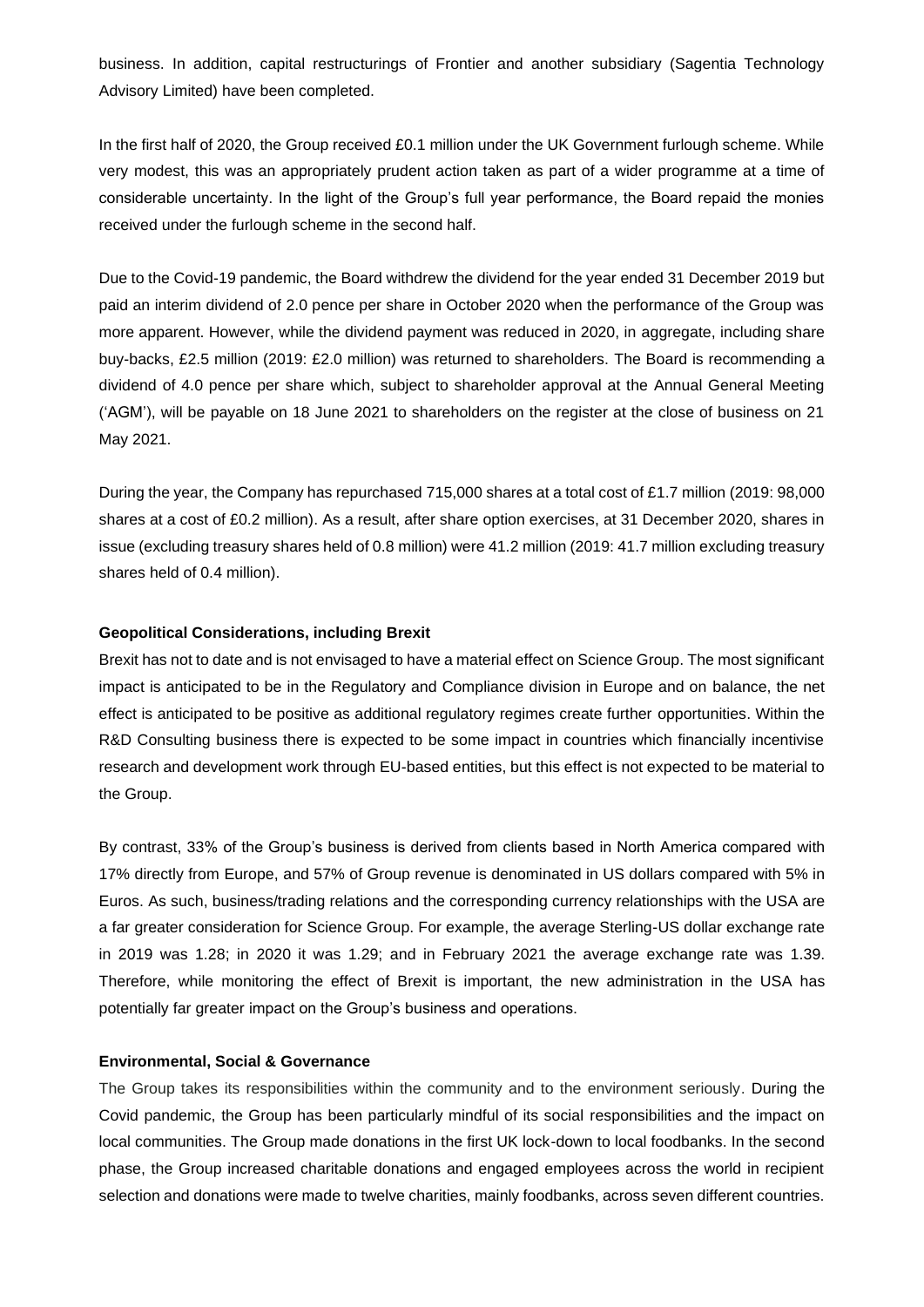Whilst the Group's services in the main are based on intellectual capital and therefore do not directly impact the environment, within the Group's offices and laboratory facilities the usage of energy, water and other resources is proactively managed. For example, the Group undertakes energy audits for major sites and implements suggestions as practicable; has adopted increased use of LED and motion-controlled lighting; and increasingly sources electricity in the UK (both Epsom and Harston) from renewable sources. Furthermore, in the latter half of 2020, the Group has also invested in electrical vehicle charging points at its major UK sites.

#### **Summary**

In summary, despite the challenges resulting from the Covid-19 pandemic, the performance of Science Group in 2020 has been very satisfactory, reflecting the portfolio nature of the Group balancing exposure to sectors, service/product lines and geographies. The resilient performance, achieved in an unprecedented environment, is a credit to the commitment and dedication of Science Group employees. The unusual circumstances, with minimal international travel and refocused marketing activities, also enabled the Board to invest in evolving the business operations to position for the inevitable longer-term change resulting from such a global event. As a result, the Board is optimistic for the continued progress of the Group in 2021, and has experienced a good start to the current year whilst remaining mindful of the ongoing economic uncertainty.

With a strong balance sheet including significant cash resources, the Board continues to cautiously explore both add-on acquisitions and larger opportunities to increase the scale of the Group. However, there can be no certainty that any transactions will satisfy the Board's evaluation criteria and diligence process.

**Martyn Ratcliffe Chairman**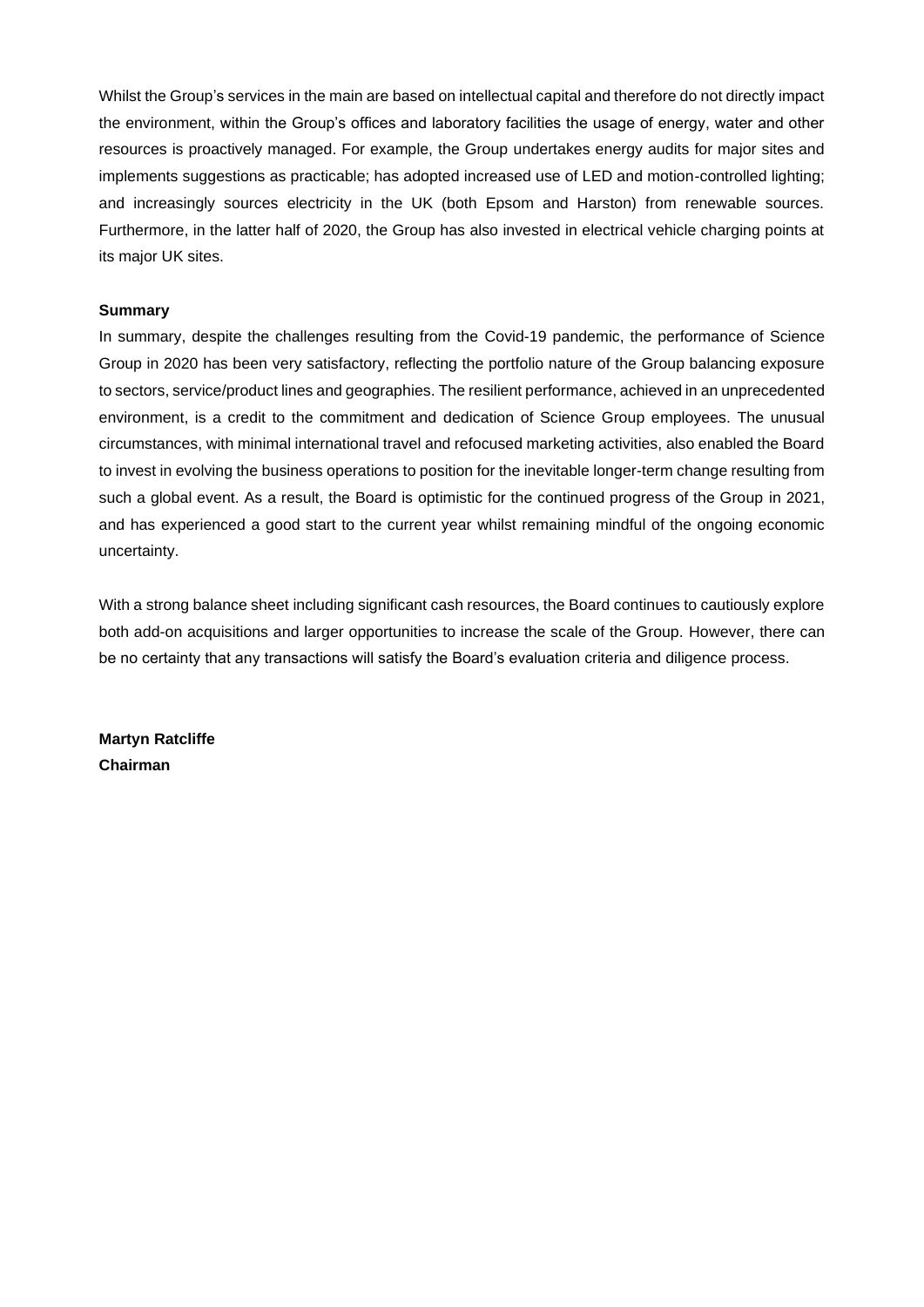#### **Overview of results**

In the year ended 31 December 2020, the Group generated revenue of £73.7 million (2019: £57.2 million) benefitting from the full year inclusion of Frontier following the acquisition during 2019 (in which 4 months' trading was consolidated). Revenue from the services operating businesses, that is revenue derived from consultancy services and materials recharged on these projects, increased to £52.3 million (2019: £48.7 million) while product revenue generated by Frontier increased to £20.5 million (2019: £7.5 million). Revenue generated by freehold properties, comprising property and associated services income derived from space let to third parties in the Harston Mill facility, was £0.8 million (2019: £1.0 million).

Adjusted operating profit for the Group increased to £10.9 million (2019: £6.7 million, including the Frontier contributed loss of £1.3 million in the post-acquisition period). The Group's statutory operating profit of £7.1 million (2019: loss of £0.2 million) includes the amortisation of acquisition related intangible assets and the share based payment charge totalling £3.7 million (2019: £3.5 million, in addition to one-off costs and accounting adjustments arising from the acquisition of Frontier totalling £4.1 million). The statutory profit before tax was £6.4 million (2019: loss before tax of £1.6 million) and statutory profit after tax was £7.0 million (2019: loss after tax of £1.8 million) which included a tax credit of £0.6 million (tax charge of £0.2 million). Statutory basic earnings per share ('EPS') was 16.9 pence (2019: loss per share of 4.5 pence, due to the Frontier one-off costs relating to the acquisition and integration).

Adjusted operating profit is an alternative profit measure that is calculated as operating profit excluding amortisation of acquisition related intangible assets, acquisition integration costs, share based payment charges and other specified items that meet the criteria to be adjusted. Refer to the notes to the financial statements for further information on this and other alternative performance measures.

#### **Foreign exchange**

A significant proportion of the Group's revenue is denominated in US Dollars and Euros. Changes in exchange rates can have a significant influence on the Group's financial performance. In 2020, £41.8 million of the Group operating business revenue was denominated in US Dollars (2019: £28.7 million), with all of Frontier revenue denominated in USD, and £3.6 million of the Group operating business revenue was denominated in Euros (2019: £3.6 million). The average exchange rate during 2020 was 1.29 for US dollars and 1.13 for Euros (2019: 1.28 and 1.14 respectively). To date, the Group has opted not to utilise foreign exchange hedging instruments but keeps this under review.

#### **Taxation**

The tax credit for the year was £0.6 million (2019: tax charge of £0.2 million) due to the recognition of brought forward tax losses in Frontier of £1.6 million of which £0.6 million was utilised in 2020 and the remainder will be utilised in future periods. Following the successful turnaround and Frontier's profitability in 2020, there is greater certainty of the utilisation of these losses in the future and hence a proportion of the Frontier tax losses were recognised.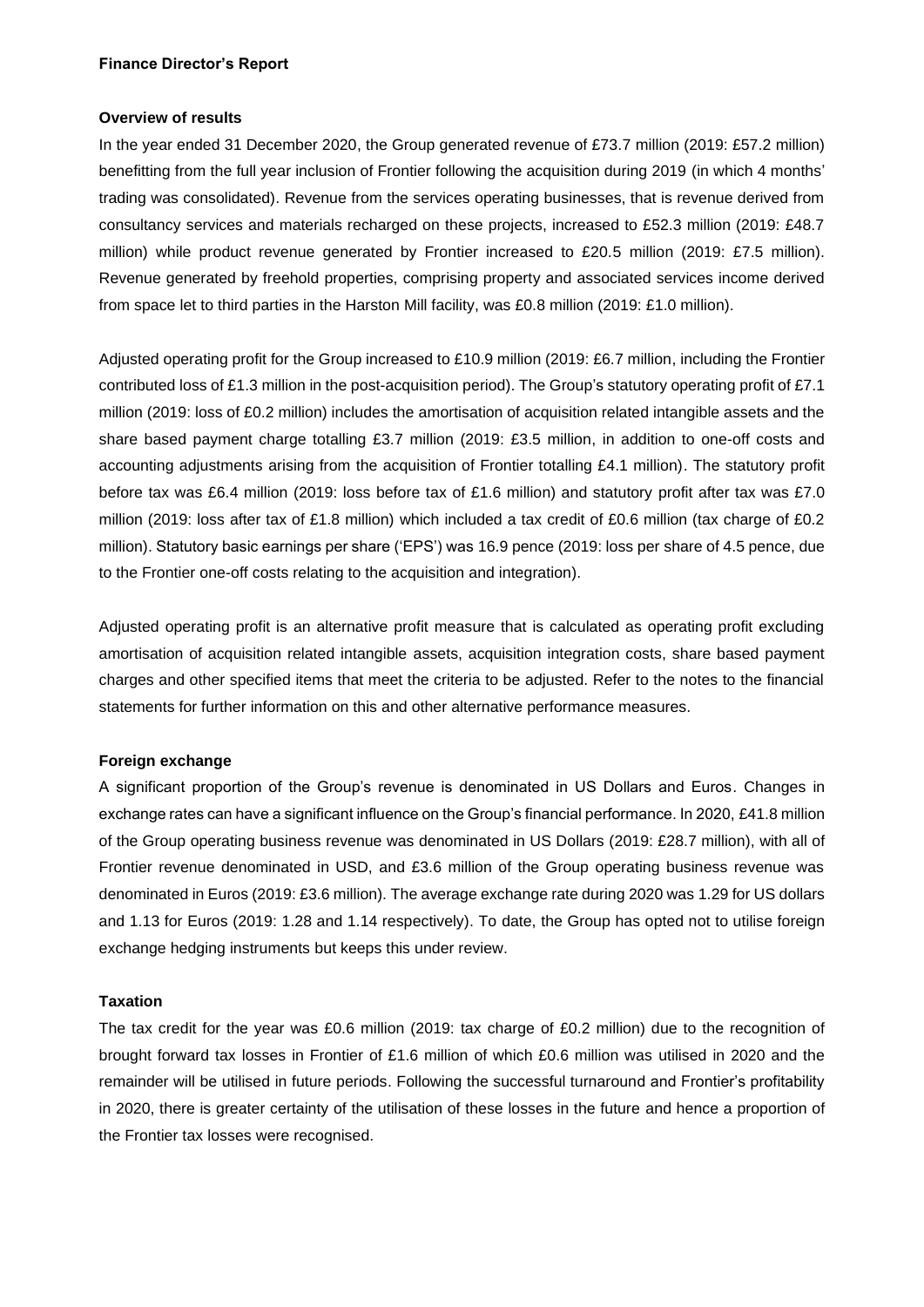At 31 December 2020, Science Group had £31.7 million (2019: £34.7 million) of tax losses of which £21.4 million (2019: £24.0 million) relate to trading losses in Frontier. Of these Frontier losses, £3.2 million (2019: £nil) were utilised in 2020 and a further £5.3 million (2019: £nil) of losses were recognised as a deferred tax asset which are anticipated to be used to offset future trading profits. The carried forward Frontier losses of £16.1 million (2019: £24.0 million) have not been recognised as a deferred tax asset due to the uncertainty in the timing of utilisation of these losses. The other tax losses of £10.3 million (2019: £10.5 million) have not been recognised as a deferred tax asset due to the low probability that these losses will be able to be utilised.

#### **Financing and cash**

Cash flow from operating activities excluding Client Registration Funds ('CRF') was £17.2 million (2019: £5.4 million). Reported cash from operating activities in accordance with IFRS was £17.7 million (2019: £5.4 million). The difference in these two metrics relates to the fact that TSG, particularly in the USA, processes regulatory registration payments on behalf of clients. The alternative performance measures, adjusting for CRF, more accurately reflect the Group's cash position and cash flow.

The Group's term loan with Lloyds Bank plc, secured on the Group's freehold properties, is a 10 year fixed term loan expiring in 2026. As a prudent measure, the loan was increased by £1.5 million (2019: £1.2 million) to the maximum level of £17.5 million on similar terms to those previously in place. Phased interest rate swaps hedge the loan resulting in a fixed effective interest rate of 3.5%, comprising a margin over 3 month LIBOR, the cost of the loan arrangement fee and the cost of the swap instruments. The term loan has no operating covenants as long as the Group net bank debt is less than £10 million. If this threshold is crossed, two conditions apply: (i) a financial covenant, measured half-yearly on a 12 month rolling basis, such that annual EBITDA must exceed 1.25 times annual debt servicing (capital and interest) and (ii) a security covenant whereby the loan to value ('LTV') ratio of the securitised properties must remain below 75%. If either of these conditions are breached, a remedy period of 6 months is provided, during which time the EBITDA or LTV condition can be remedied, or the net bank debt can be reduced to less than £10 million. The Group has adopted hedge accounting for the interest rate swap related to the bank loan under IFRS 9, Financial Instruments, and the loss on change in fair value of the interest rate swaps was £519,000 (2019: loss of £408,000) which was recognised in Other Comprehensive Income.

The Group cash balance (excluding CRF) at 31 December 2020 was £27.1 million (2019: £13.9 million) and net funds were £10.6 million (2019: net debt of £2.3 million). CRF of £2.0 million (2019: £1.5 million) were held at the year end. Working capital management during the year continued to be a focus with debtor days of 31 days at 31 December 2020 (2019: 32 days). Inventory days reduced to 43 days at 31 December 2020 (2019: 79 days), an exceptionally low level due to constraints in Frontier materials supply.

#### **Share capital**

At 31 December 2020, the Company had 41,238,392 ordinary shares in issue (2019: 41,700,440) and the Company held an additional 823,643 shares in treasury (2019: 361,595). Of the ordinary shares in issue, 104,400 (2019: 104,400) shares are held by the Employee Benefit Trust associated with the Frontier acquisition and hence the voting rights in the Company at 31 December 2020 are 41,133,992 (2019: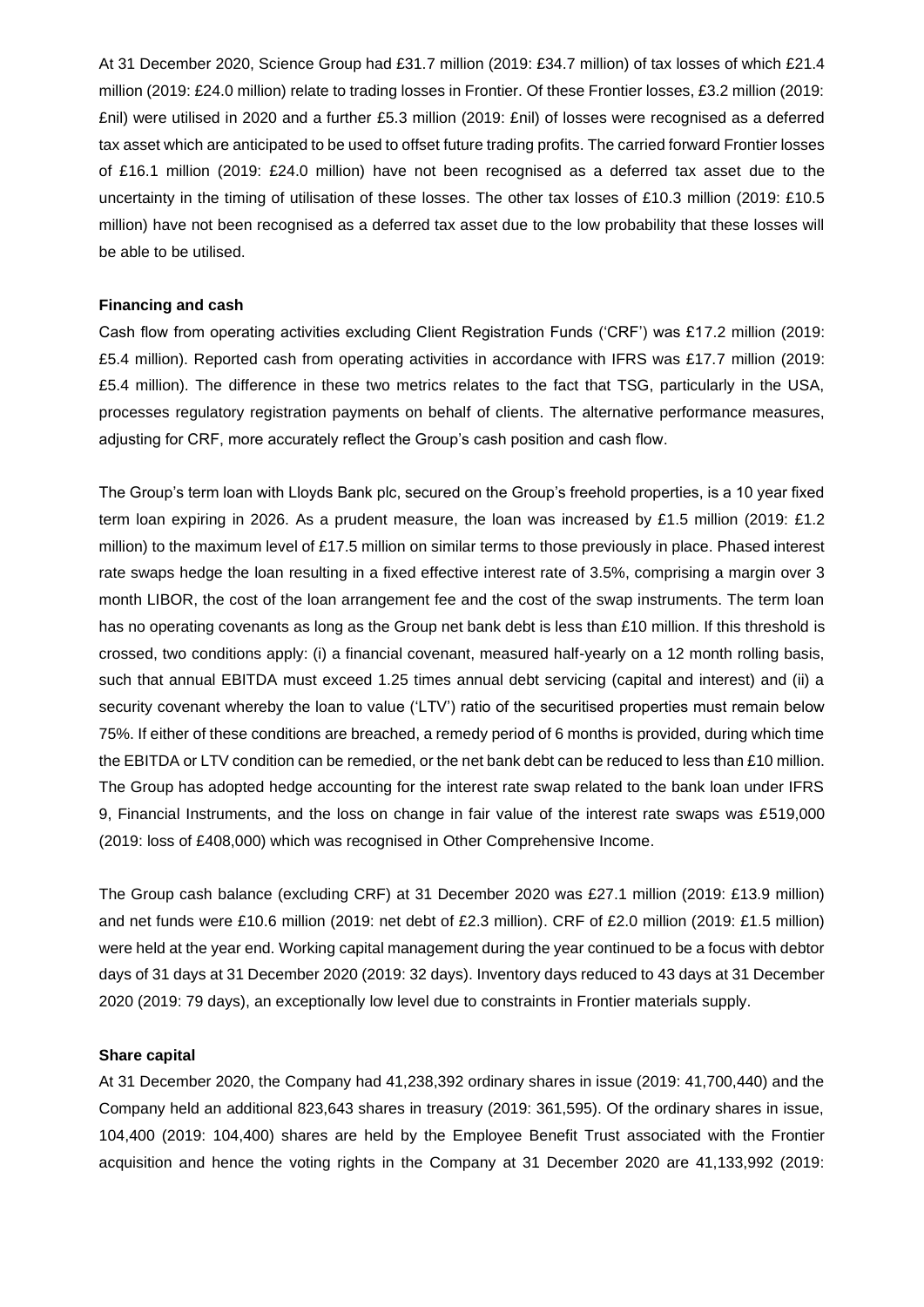41,596,040). In this report, all references to measures relative to the number of shares in issue exclude shares held in treasury unless explicitly stated to the contrary.

**Rebecca Archer Finance Director**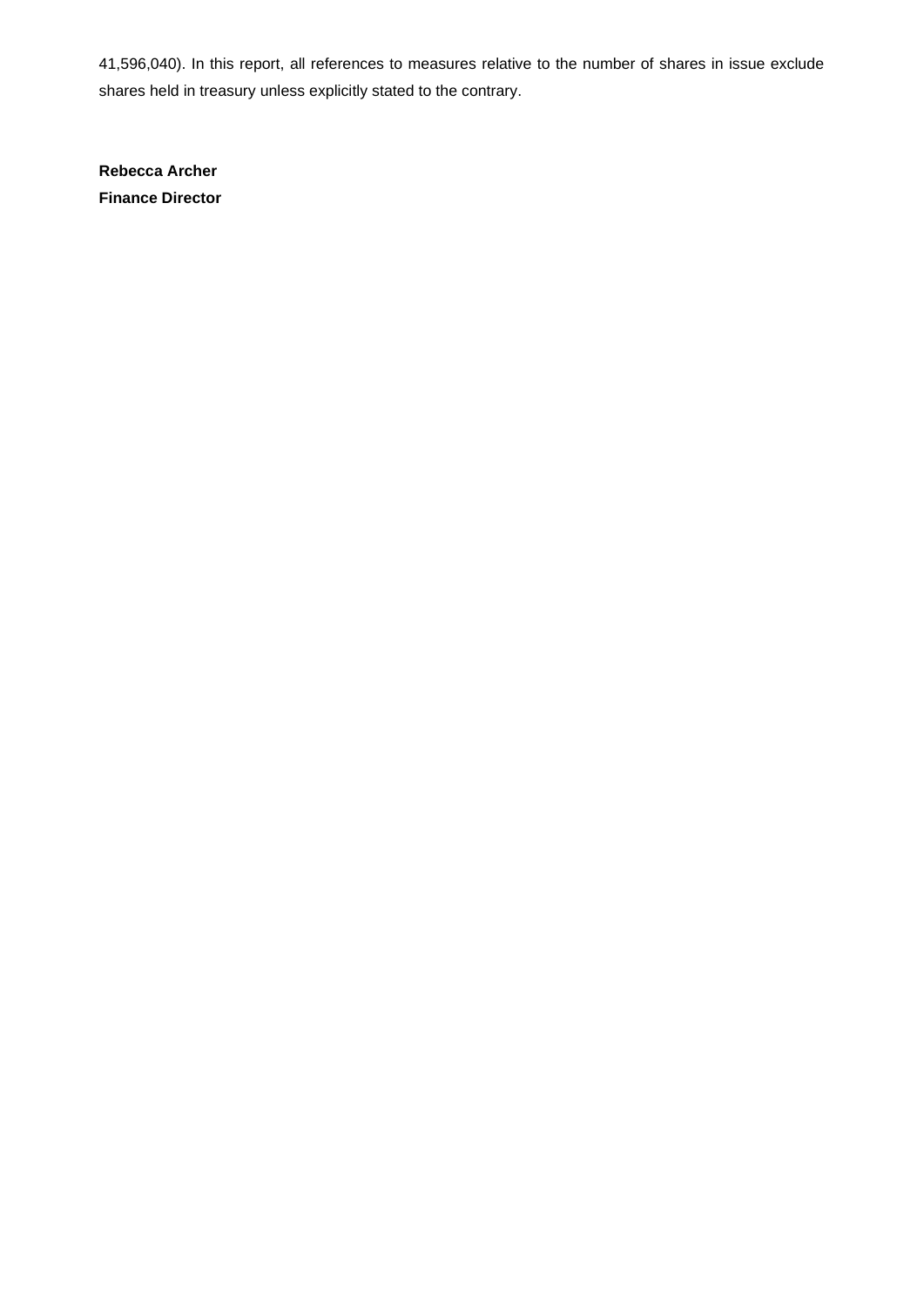## **Consolidated Income Statement**

# **For the year ended 31 December 2020**

|                                                                                                | <b>Note</b>    | 2020<br>£000 | 2019<br>£000 |
|------------------------------------------------------------------------------------------------|----------------|--------------|--------------|
| Revenue                                                                                        | $\overline{2}$ | 73,663       | 57,247       |
| Direct operating expenses                                                                      |                | (43, 861)    | (33, 893)    |
| Sales and marketing expenditure                                                                |                | (8, 112)     | (8,693)      |
| Administrative expenses                                                                        |                | (14, 561)    | (14, 844)    |
| <b>Adjusted operating profit</b>                                                               | $\overline{2}$ | 10,885       | 6,704        |
| Acquisition integration costs                                                                  |                | (10)         | (3,571)      |
| Loss on remeasurement of equity-accounted investee                                             |                |              | (491)        |
| Amortisation of acquisition related intangible assets                                          | $\overline{7}$ | (2,507)      | (2, 345)     |
| Share based payment charge                                                                     |                | (1, 239)     | (1, 167)     |
| Release of provision on settlement of legal claim                                              |                |              | 687          |
| <b>Operating profit/(loss)</b>                                                                 |                | 7,129        | (183)        |
| Finance income                                                                                 |                | 9            | 22           |
| Finance costs                                                                                  |                | (746)        | (852)        |
| Share of loss of equity-accounted investee, net of tax                                         |                |              | (592)        |
| Profit/(loss) before tax                                                                       |                | 6,392        | (1,605)      |
| Tax credit/(charge) (including R&D tax credit of £306,000)<br>$(2019: \text{\pounds}406,000))$ | 3              | 647          | (226)        |
| Profit/(loss) for the year                                                                     |                | 7,039        | (1,831)      |
| <b>Earnings per share</b>                                                                      |                |              |              |
| Earnings per share (basic)                                                                     | 5              | 16.9p        | (4.5)p       |
| Earnings per share (diluted)                                                                   | 5              | 16.7p        | (4.4)p       |
| Adjusted earnings per share (basic)                                                            | 5              | 19.4p        | 11.6p        |
| Adjusted earnings per share (diluted)                                                          | 5              | 19.1p        | 11.3p        |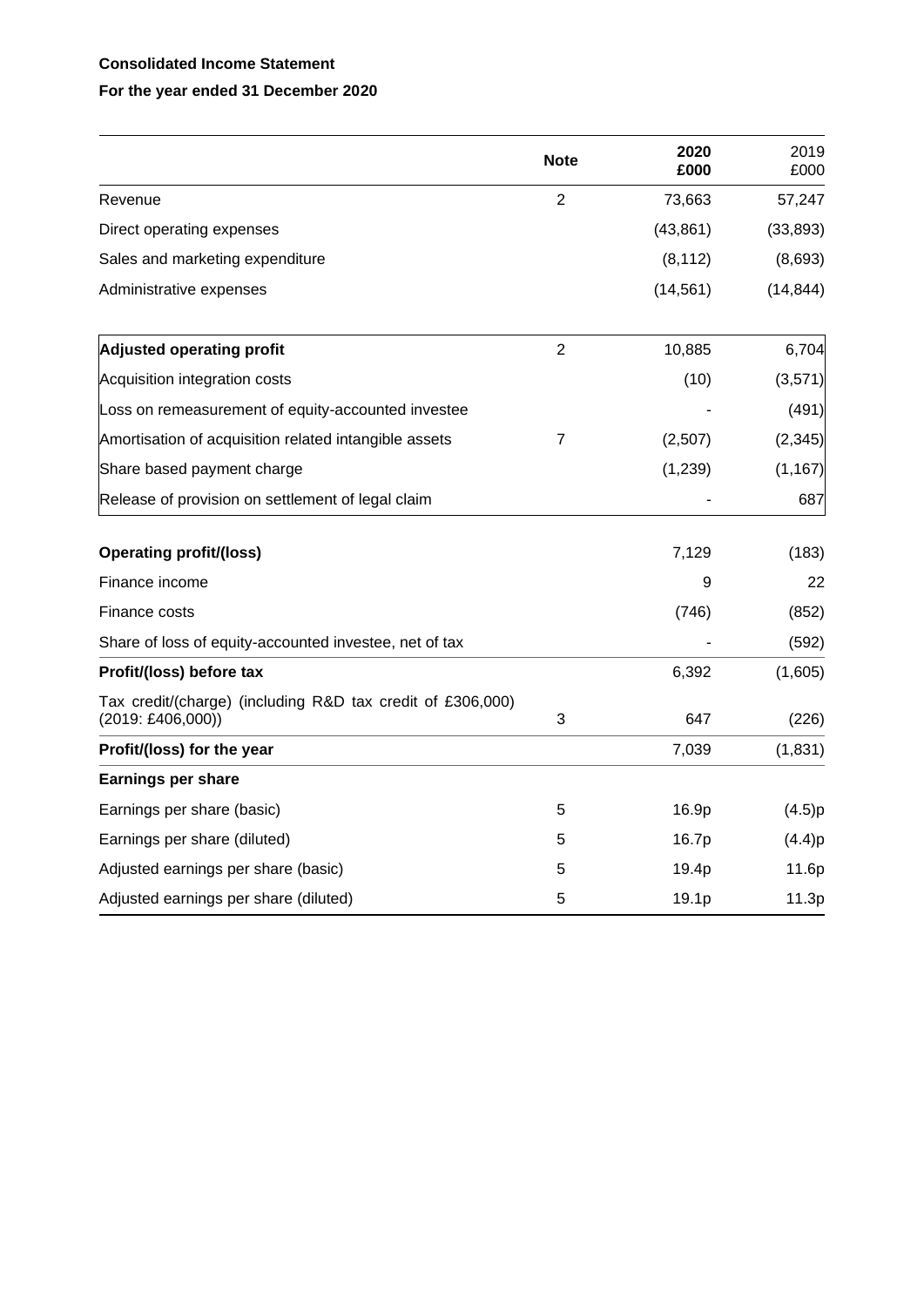#### **Consolidated Statement of Comprehensive Income For the year ended 31 December 2020**

|                                                                                         | 2020  | 2019     |
|-----------------------------------------------------------------------------------------|-------|----------|
|                                                                                         | £000  | £000     |
| Profit/(loss) for the year attributable to:                                             |       |          |
| Equity holders of the parent                                                            | 7,039 | (1,669)  |
| Non-controlling interests                                                               |       | (162)    |
| Profit/(loss) for the year                                                              | 7,039 | (1,831)  |
| Other comprehensive income<br>Items that will or may be reclassified to profit or loss: |       |          |
| Exchange differences on translating foreign operations                                  | (358) | (939)    |
| Fair value loss on interest rate swap                                                   | (519) | (408)    |
| Deferred tax on interest rate swap                                                      | 96    | 77       |
| Other comprehensive expense for the year                                                | (781) | (1,270)  |
| Total comprehensive income for the period attributable to:                              |       |          |
| Equity holders of the parent                                                            | 6,258 | (2,939)  |
| Non-controlling interests                                                               |       | (162)    |
| Total comprehensive income/(expense) for the year                                       | 6,258 | (3, 101) |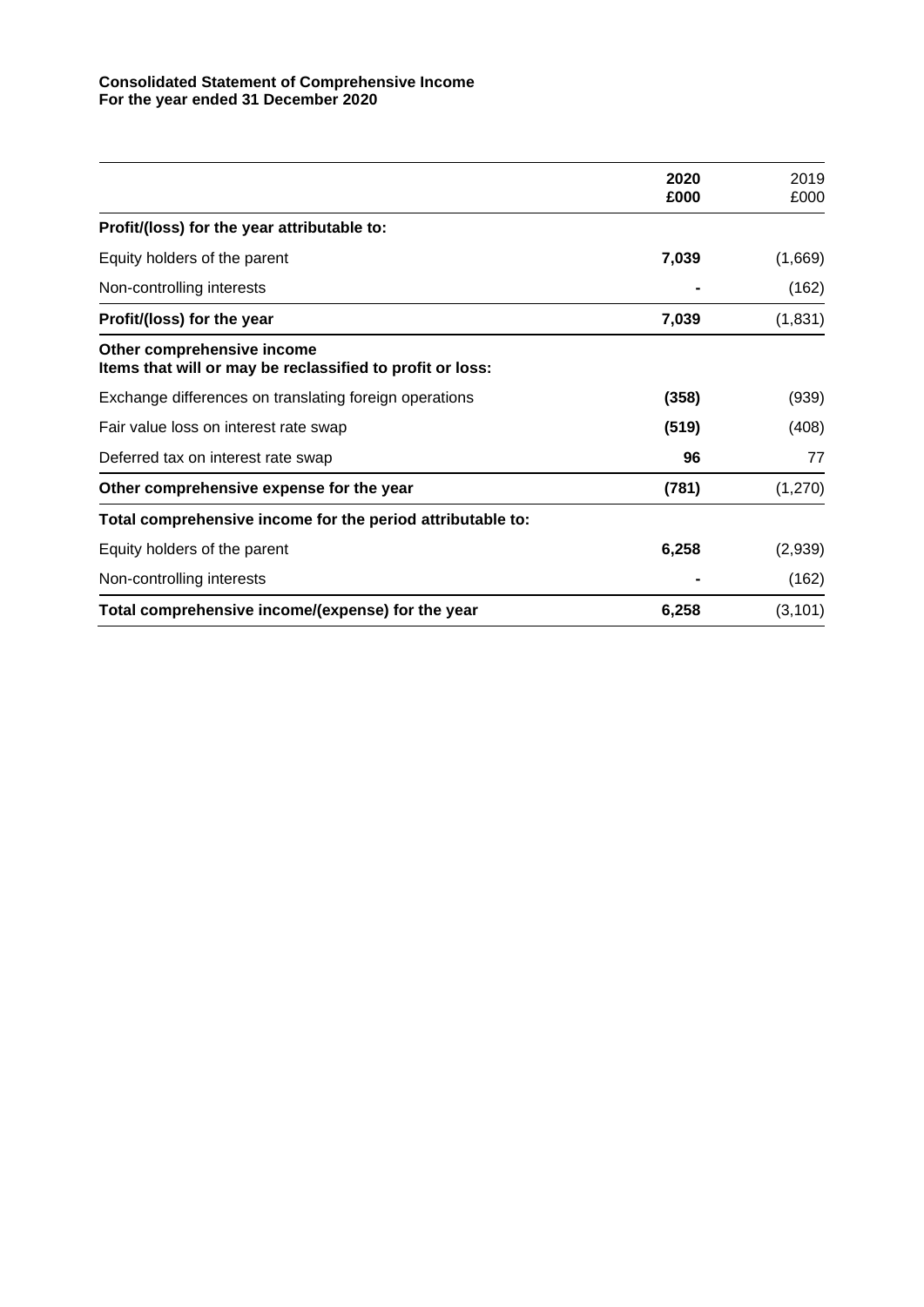#### **Consolidated Statement of Changes in Shareholders' Equity For the year ended 31 December 2020**

|                                                              |                   |                         |                           |                   | Attributable to owners of the Company |                      |                              |                                  |                        |
|--------------------------------------------------------------|-------------------|-------------------------|---------------------------|-------------------|---------------------------------------|----------------------|------------------------------|----------------------------------|------------------------|
| Group                                                        | Issued<br>capital | <b>Share</b><br>premium | <b>Treasury</b><br>shares | Merger<br>reserve | <b>Translation</b><br>reserve         | Retained<br>earnings | Total-<br>Share-<br>holders' | Non-<br>controlling<br>interests | <b>Total</b><br>equity |
|                                                              | £000              | £000<br>Restated        | £000                      | £000              | £000                                  | £000<br>Restated     | funds<br>£000                | £000                             | £000                   |
| <b>Balance at 1 January</b><br>2019                          | 421               | 8,230                   | (2,764)                   | 10,343            | 260                                   | 24,468               | 40,958                       |                                  | 40,958                 |
| <b>Contributions and</b><br>distributions                    |                   |                         |                           |                   |                                       |                      |                              |                                  |                        |
| Purchase of own<br>shares                                    |                   | $\blacksquare$          | (203)                     |                   |                                       |                      | (203)                        | ٠                                | (203)                  |
| Issue of shares out of<br>treasury                           |                   | 872                     | 2,307                     |                   |                                       | (763)                | 2,416                        |                                  | 2,416                  |
| Dividends paid                                               |                   | ٠                       |                           |                   | ٠                                     | (1, 840)             | (1, 840)                     | ٠                                | (1, 840)               |
| Share based payment<br>charge                                |                   |                         |                           |                   | ٠                                     | 1,167                | 1,167                        | $\qquad \qquad \blacksquare$     | 1,167                  |
| Deferred tax on share<br>based payment<br>transactions       | Ĭ.                |                         |                           |                   |                                       | (25)                 | (25)                         | $\overline{\phantom{a}}$         | (25)                   |
| <b>Total contributions</b><br>and distributions              | Ĭ.                | 872                     | 2,104                     |                   | ۰                                     | (1,461)              | 1,515                        |                                  | 1,515                  |
| <b>Changes in</b><br>ownership interests                     |                   |                         |                           |                   |                                       |                      |                              |                                  |                        |
| Acquisition of<br>subsidiary with NCI                        |                   |                         |                           |                   |                                       |                      |                              | 2,763                            | 2,763                  |
| Acquisition of NCI<br>without change in<br>control           | ä,                | ä,                      |                           | ä,                | $\overline{\phantom{a}}$              | (3,265)              | (3, 265)                     | (2,601)                          | (5,866)                |
| <b>Total changes in</b><br>ownership interests               | $\blacksquare$    | ٠                       | ۰                         |                   | $\blacksquare$                        | (3, 265)             | (3,265)                      | 162                              | (3, 103)               |
| <b>Total transactions</b><br>with owners                     | -                 | 872                     | 2,104                     |                   | $\blacksquare$                        | (4, 726)             | (1,750)                      | 162                              | (1,588)                |
| Loss for the year                                            |                   |                         |                           |                   |                                       | (1,669)              | (1,669)                      | (162)                            | (1, 831)               |
| Other comprehensive<br>income:                               |                   |                         |                           |                   |                                       |                      |                              |                                  |                        |
| Fair value loss on<br>interest rate swap                     |                   |                         |                           |                   |                                       | (408)                | (408)                        |                                  | (408)                  |
| Exchange differences<br>on translating foreign<br>operations |                   |                         |                           |                   | (939)                                 | ÷                    | (939)                        |                                  | (939)                  |
| Deferred tax on interest<br>rate swap                        | ÷,                | ä,                      |                           |                   | ÷,                                    | 77                   | 77                           | ä,                               | 77                     |
| <b>Total comprehensive</b><br>income for the year            |                   |                         | -                         |                   | (939)                                 | (2,000)              | (2,939)                      | (162)                            | (3, 101)               |
| <b>Balance at 31</b><br>December 2019                        | 421               | 9,102                   | (660)                     | 10,343            | (679)                                 | 17,742               | 36,269                       | -                                | 36,269                 |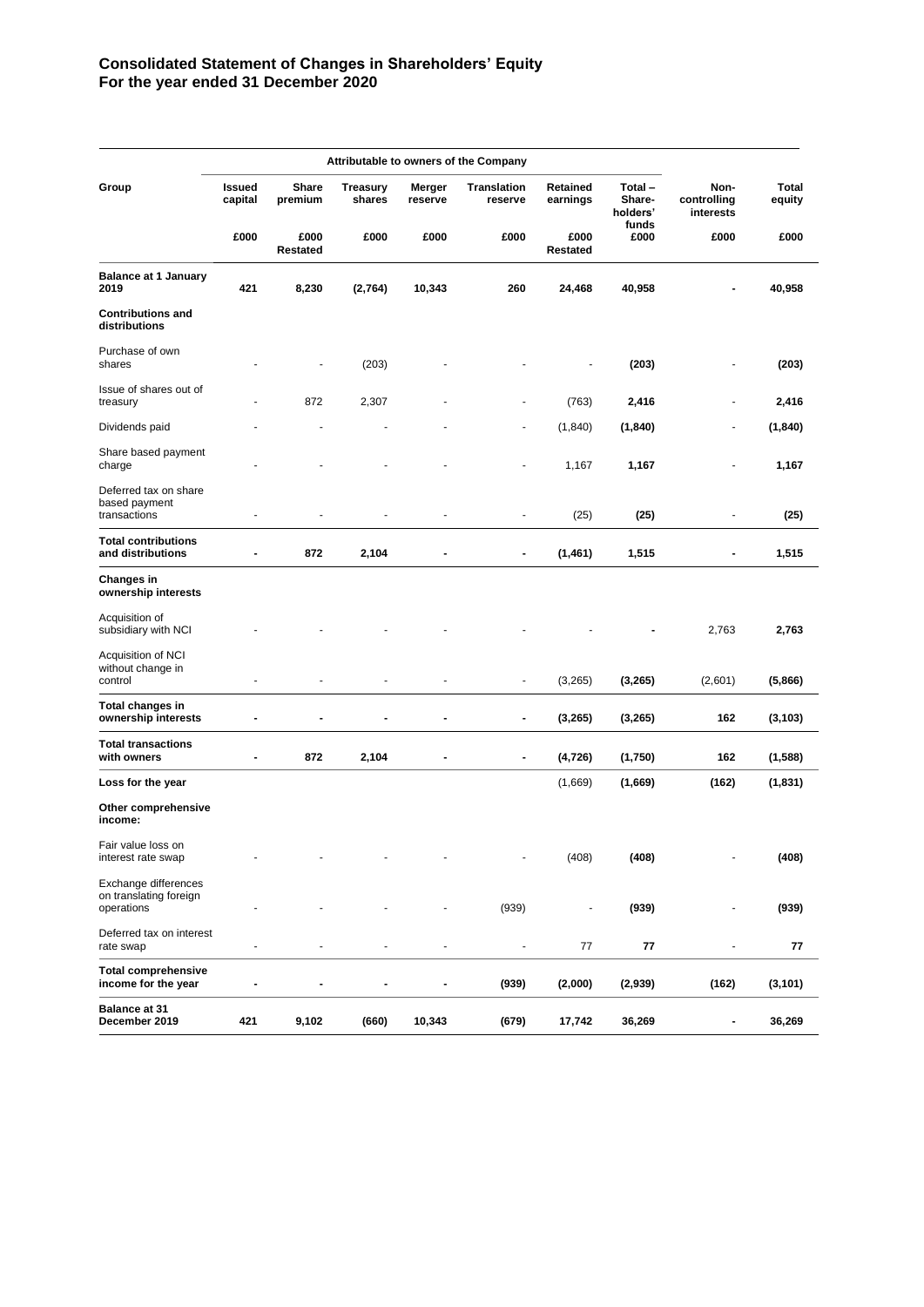|                                                                   |                          | Attributable to owners of the Company |                           |                   |                               |                       |                         |                              |                                  |                        |
|-------------------------------------------------------------------|--------------------------|---------------------------------------|---------------------------|-------------------|-------------------------------|-----------------------|-------------------------|------------------------------|----------------------------------|------------------------|
| Group                                                             | <b>Issued</b><br>capital | Share<br>premium                      | <b>Treasury</b><br>shares | Merger<br>reserve | <b>Translation</b><br>reserve | Cash<br>flow<br>hedge | Retained<br>earnings    | Total-<br>Share-<br>holders' | Non-<br>controlling<br>interests | <b>Total</b><br>equity |
|                                                                   | £000                     | £000<br><b>Restated</b>               | £000                      | £000              | £000                          | reserve<br>£000       | £000<br><b>Restated</b> | funds<br>£000                | £000                             | £000                   |
| <b>Balance at</b><br>1 January 2020                               | 421                      | 9,102                                 | (660)                     | 10,343            | (679)                         |                       | 17,742                  | 36,269                       |                                  | 36,269                 |
| <b>Contributions and</b><br>distributions                         |                          |                                       |                           |                   |                               |                       |                         |                              |                                  |                        |
| Purchase of own<br>shares                                         |                          |                                       | (1,672)                   |                   |                               |                       | ÷,                      | (1,672)                      |                                  | (1,672)                |
| Issue of shares out<br>of treasury                                |                          |                                       | 436                       |                   |                               |                       | (429)                   | 7                            |                                  | 7                      |
| Dividends paid                                                    |                          |                                       |                           |                   |                               |                       | (830)                   | (830)                        |                                  | (830)                  |
| Share based<br>payment charge                                     |                          |                                       |                           |                   |                               |                       | 1,239                   | 1,239                        | ä,                               | 1,239                  |
| Deferred tax on<br>share based<br>payment                         |                          |                                       |                           |                   |                               |                       |                         |                              |                                  |                        |
| transactions                                                      | L,                       | ÷,                                    |                           | $\overline{a}$    | L,                            | ÷,                    | 119                     | 119                          | ÷                                | 119                    |
| <b>Total contributions</b><br>and distributions                   | $\blacksquare$           | $\overline{a}$                        | (1, 236)                  | $\overline{a}$    | ÷,                            | $\overline{a}$        | 99                      | (1, 137)                     | $\overline{a}$                   | (1, 137)               |
| Profit for the year                                               |                          |                                       |                           | L                 |                               | ÷,                    | 7,039                   | 7,039                        | $\overline{a}$                   | 7,039                  |
| Other<br>comprehensive<br>income:                                 |                          |                                       |                           |                   |                               |                       |                         |                              |                                  |                        |
| Transfer of cash flow<br>hedger reserve from<br>retained earnings |                          |                                       |                           |                   |                               | (115)                 | 115                     |                              |                                  |                        |
| Fair value loss on<br>interest rate swap                          |                          |                                       |                           |                   |                               | (519)                 |                         | (519)                        |                                  | (519)                  |
| Exchange<br>differences on<br>translating foreign                 |                          |                                       |                           |                   |                               |                       |                         |                              |                                  |                        |
| operations                                                        |                          |                                       |                           |                   | (358)                         |                       |                         | (358)                        |                                  | (358)                  |
| Deferred tax on<br>interest rate swap                             |                          |                                       |                           | $\overline{a}$    | $\overline{a}$                | 96                    | ۰                       | 96                           | ä,                               | 96                     |
| <b>Total</b><br>comprehensive                                     |                          |                                       |                           |                   |                               |                       |                         |                              |                                  |                        |
| income for the year                                               |                          |                                       |                           | Ĭ.                | (358)                         | (538)                 | 7,154                   | 6,258                        | $\blacksquare$                   | 6,108                  |
| <b>Balance at</b><br>31 December 2020                             | 421                      | 9,102                                 | (1,896)                   | 10,343            | (1,037)                       | (538)                 | 24,995                  | 41,390                       | $\overline{\phantom{a}}$         | 41,390                 |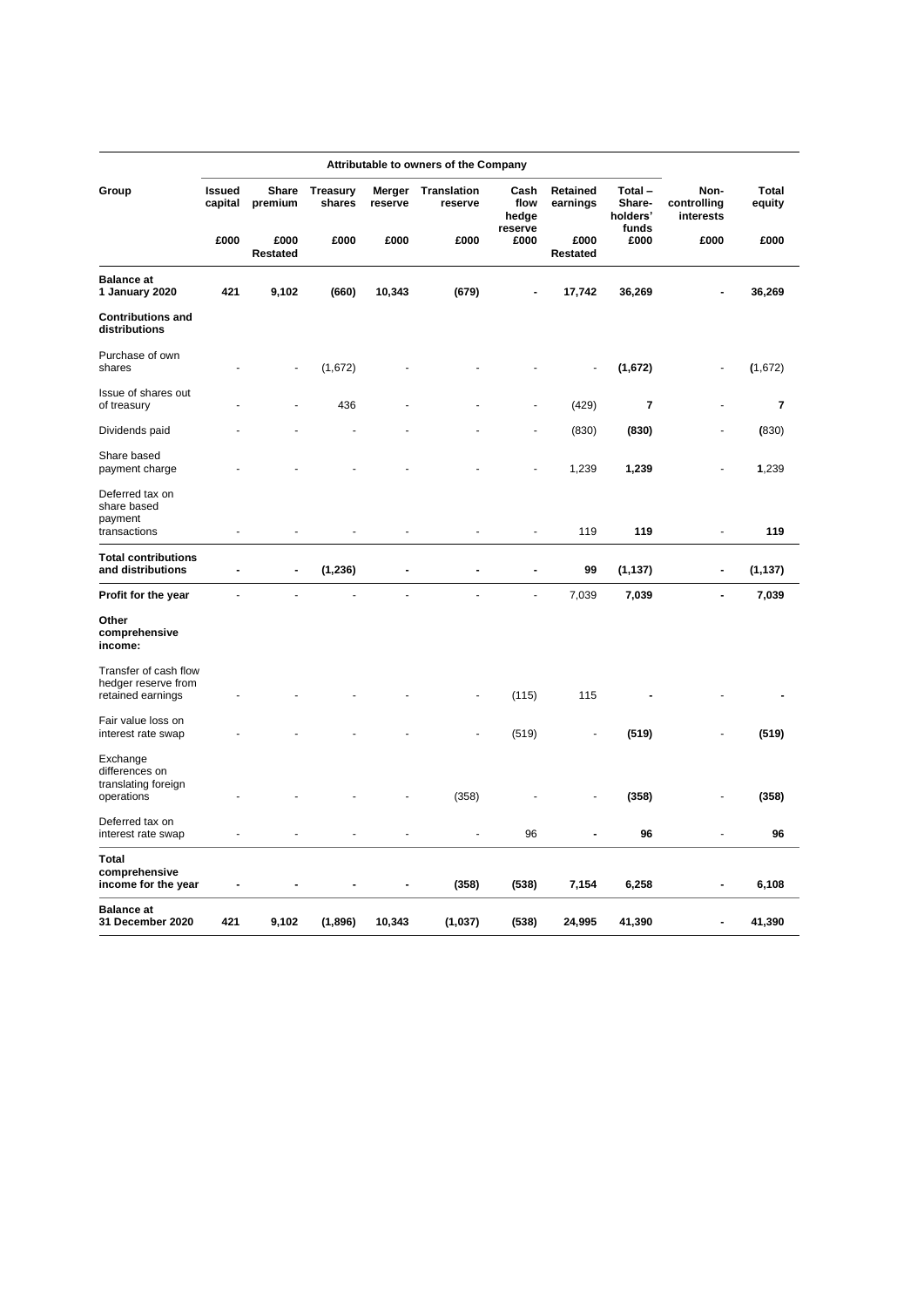|                                                       |                |                 | Group    |
|-------------------------------------------------------|----------------|-----------------|----------|
|                                                       |                | 2020            | 2019     |
|                                                       |                | £000            | £000     |
|                                                       | <b>Notes</b>   |                 | Restated |
| <b>Assets</b>                                         |                |                 |          |
| <b>Non-current assets</b>                             |                |                 |          |
| Acquisition related intangible assets                 | $\overline{7}$ | 10,514          | 13,222   |
| Goodwill                                              | $\overline{7}$ | 13,657          | 13,808   |
| Property, plant and equipment                         |                | 23,809          | 25,870   |
| Deferred tax assets                                   | 4              | 1,322           | 47       |
|                                                       |                | 49,302          | 52,947   |
| <b>Current assets</b>                                 |                |                 |          |
| Inventories                                           | 8              | 1,263           | 2,060    |
| Trade and other receivables                           | 9              | 10,784          | 10,239   |
| Current tax asset                                     |                | 1,627           | 482      |
| Cash and cash equivalents - Client registration funds | 10             | 2,015           | 1,517    |
| Cash and cash equivalents - Group cash                | 10             | 27,059          | 13,912   |
|                                                       |                | 42,748          | 28,210   |
| <b>Total assets</b>                                   |                | 92,050          | 81,157   |
|                                                       |                |                 |          |
| <b>Liabilities</b>                                    |                |                 |          |
| <b>Current liabilities</b>                            |                |                 |          |
| Trade and other payables                              | 11             | 26,365          | 20,581   |
| <b>Current tax liabilities</b>                        |                | 394             | 226      |
| Provisions                                            | 12             | 678             | 172      |
| Borrowings                                            | 15             | 1,200           | 1,200    |
| Lease Liabilities                                     |                | 1,247           | 1,212    |
|                                                       |                | 29,884          | 23,391   |
| <b>Non-current liabilities</b>                        |                |                 |          |
| Provisions                                            | 12             | 659             | 480      |
| <b>Borrowings</b>                                     | 14             | 15,307          | 15,013   |
| Lease Liabilities                                     |                | 1,038           | 2,111    |
| <b>Financial Instruments</b>                          |                | 634             | 115      |
|                                                       | 4              |                 |          |
| Deferred tax liabilities                              |                | 3,138<br>20,776 | 3,778    |
|                                                       |                |                 | 21,497   |
| <b>Total liabilities</b>                              |                | 50,660          | 44,888   |
|                                                       |                |                 |          |
| <b>Net assets</b>                                     |                | 41,390          | 36,269   |
|                                                       |                |                 |          |
| Shareholders' equity                                  |                |                 |          |
| Share capital                                         | 13             | 421             | 421      |
| Share premium                                         |                | 9,102           | 9,102    |
| Treasury stock                                        | 13             | (1,896)         | (660)    |
| Merger reserve                                        |                | 10,343          | 10,343   |
| <b>Translation reserve</b>                            |                | (1,037)         | (679)    |
| Cash flow hedge reserve                               |                | (538)           |          |
| Retained earnings                                     |                | 24,995          | 17,742   |
| <b>Total equity</b>                                   |                | 41.390          | 36,269   |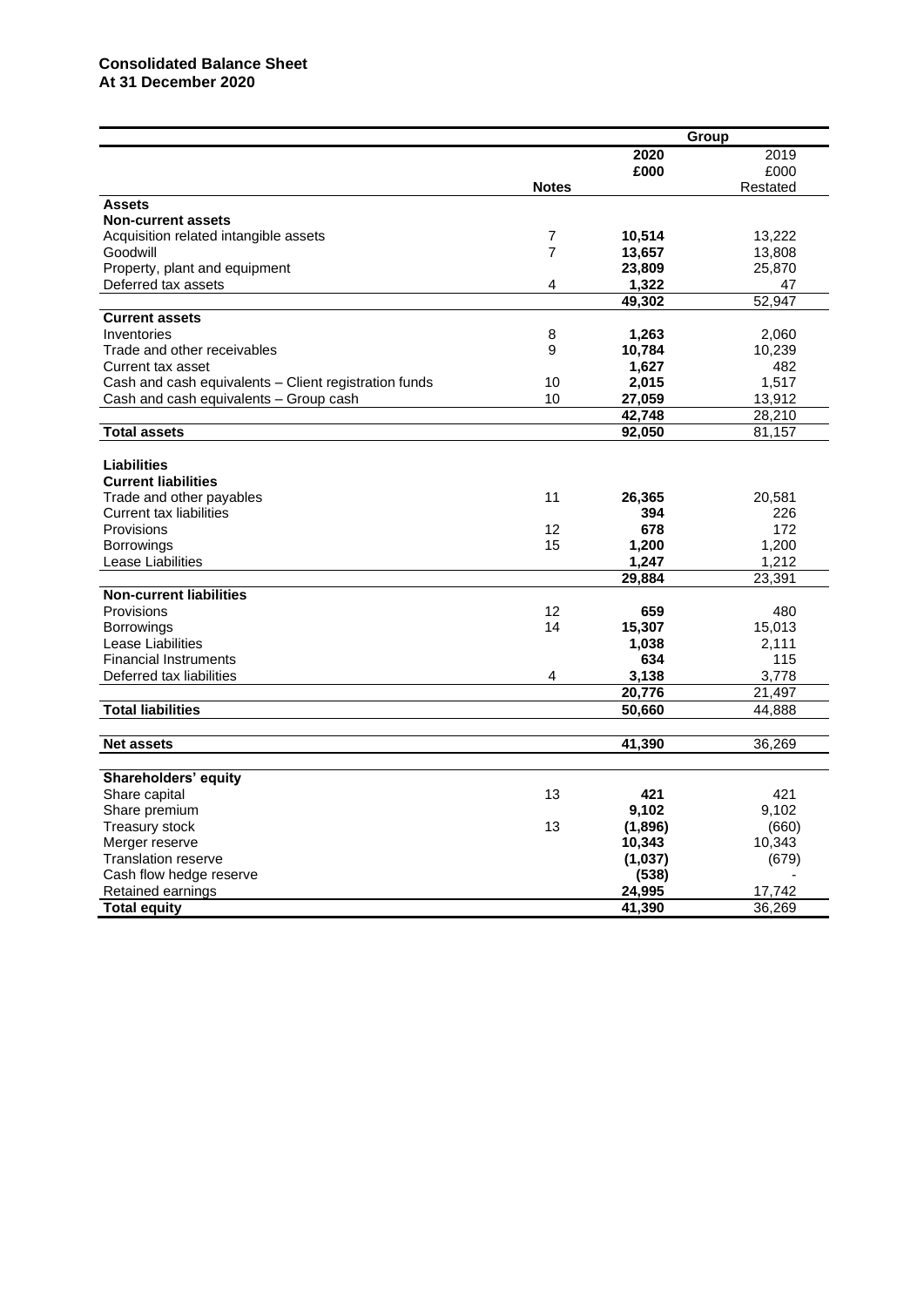#### **Consolidated Statement of Cash Flows For the year ended 31 December 2020**

|                                                                  |              | Group          |          |
|------------------------------------------------------------------|--------------|----------------|----------|
|                                                                  |              | 2020           | 2019     |
|                                                                  | <b>Notes</b> | £000           | £000     |
| Profit/(loss) before income tax                                  |              | 6,392          | (1,605)  |
| Adjustments for:                                                 |              |                |          |
| Share of loss of equity-accounted investee, net of tax           |              |                | 592      |
| Loss on remeasurement of equity-accounted investee               |              |                | 491      |
| Amortisation on acquisition related intangible assets            |              | 2,507          | 2,345    |
| Depreciation on property, plant and equipment                    |              | 904            | 776      |
| Impairment of right of use asset                                 |              | 513            | 796      |
| Depreciation of right of use asset                               |              | 1,067          | 1,033    |
| Loss on disposal of property, plant and equipment                |              | 7              |          |
| Net interest cost                                                |              | 737            | 830      |
| Share based payment charge                                       |              | 1,239          | 1,167    |
| Decrease in inventories                                          |              | 394            | 1,863    |
| (Increase)/decrease in receivables                               |              | (546)          | 3,432    |
| Increase/(decrease) in payables representing client registration |              | 498            | (30)     |
| funds                                                            |              |                |          |
| Increase/(decrease) in payables excluding balances representing  |              | 5,976          | (3,846)  |
| client registration funds                                        |              |                |          |
| Changes in provisions                                            |              | 735            | (933)    |
| Cash generated from operations                                   |              | 20,423         | 6,911    |
| Interest paid                                                    |              | (753)          | (781)    |
| UK corporation tax paid                                          |              | (1,799)        | (554)    |
| Foreign corporation tax paid                                     |              | (184)          | (196)    |
| Cash flows from operating activities                             |              | 17,687         | 5,380    |
|                                                                  |              |                |          |
| Interest received                                                |              | 9              | 22       |
| Purchase of property, plant and equipment                        |              | (143)          | (555)    |
| Purchase of subsidiary undertakings, net of cash received        |              |                | (4, 118) |
| Cash flows used in investing activities                          |              | (134)          | (4,651)  |
|                                                                  |              |                |          |
| Issue of shares out of treasury                                  |              | $\overline{7}$ | 2,416    |
| Repurchase of own shares                                         |              | (1,672)        | (203)    |
| Dividends paid                                                   |              | (830)          | (1,840)  |
| Acquisition of NCI                                               |              |                | (5,869)  |
| Proceeds of bank loan received                                   | 14           | 1,500          | 4,750    |
| Repayment of term loan                                           | 14           | (1,200)        | (1,200)  |
| Repayment of revolving credit facility                           |              |                | (5,000)  |
| Payment of lease liabilities                                     |              | (1, 339)       | (998)    |
| Cash flows used in financing activities                          |              | (3, 534)       | (7,944)  |
|                                                                  |              |                |          |
| Increase/(decrease) in cash and cash equivalents in the year     |              | 14,019         | (7, 215) |
| Cash and cash equivalents at the beginning of the year           |              | 15,429         | 23,007   |
| <b>Exchange loss on cash</b>                                     |              | (374)          | (363)    |
| Cash and cash equivalents at the end of the year                 |              | 29,074         | 15.429   |
|                                                                  |              |                |          |
|                                                                  |              |                |          |

Cash and cash equivalents is analysed as follows:

|                                                       | 2020   | 2019   |
|-------------------------------------------------------|--------|--------|
|                                                       | £000   | £000   |
| Cash and cash equivalents - Client registration funds | 2.015  | 1.517  |
| Cash and cash equivalents - Group cash                | 27.059 | 13.912 |
|                                                       | 29.074 | 15.429 |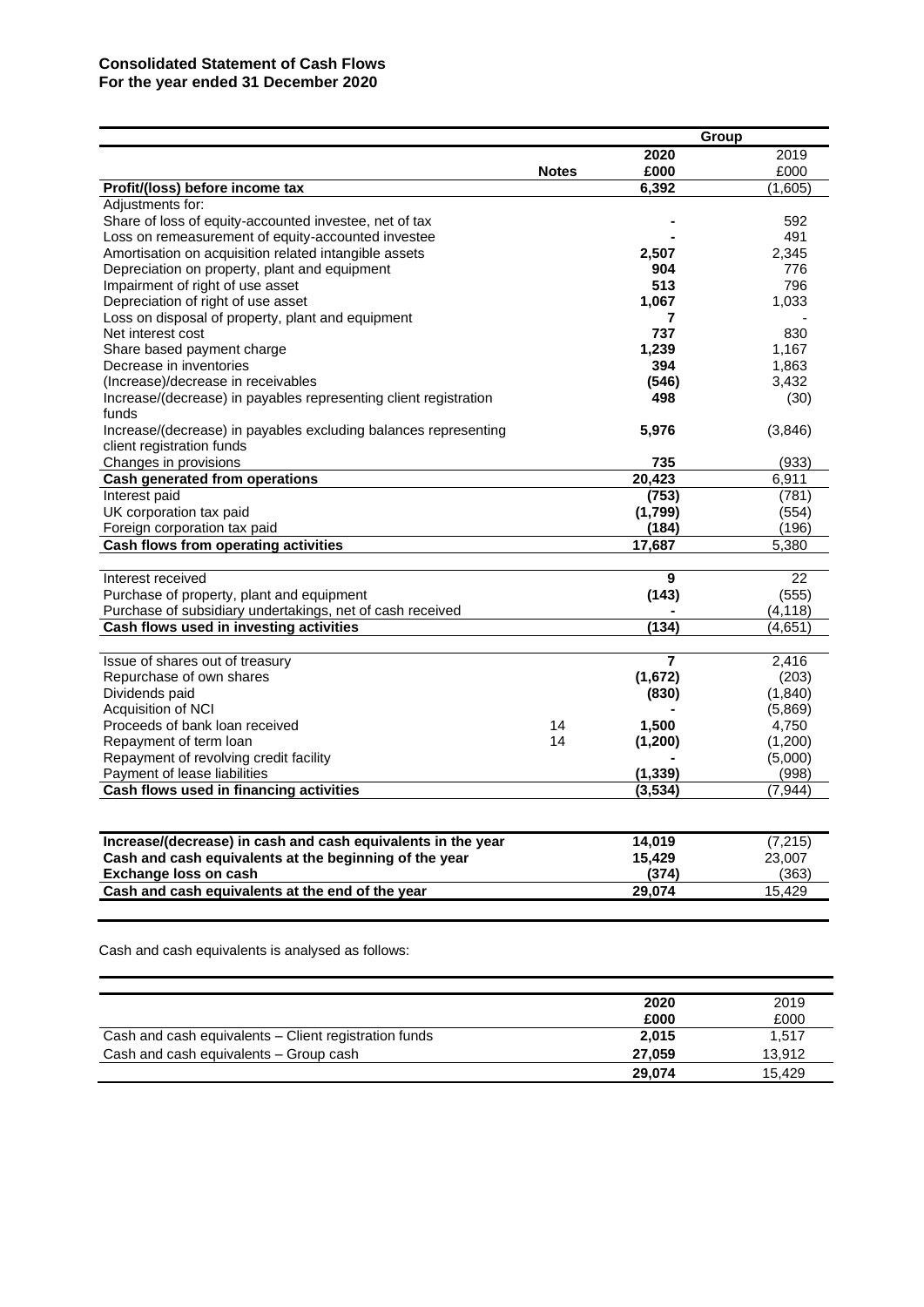#### **Extracts from notes to the financial statements**

#### **1. General information**

Science Group plc (the 'Company') together with its subsidiaries ('Science Group' or the 'Group') is an international, science & technology-led services and product development organisation, supported by a strong balance sheet including significant freehold property assets.

The Group and Company financial statements of Science Group plc were prepared under IFRS as adopted by the European Union in conformity with the requirements of the Companies Act 2006 and have been audited by Grant Thornton UK LLP. Accounts are available from the Company's registered office; Harston Mill, Harston, Cambridge, CB22 7GG.

The Company is incorporated and domiciled in England and Wales under the Companies Act 2006 and has its primary listing on the AIM Market of the London Stock Exchange (SAG.L). The value of Science Group plc shares, as quoted on the London Stock Exchange at 31 December 2020, was 280.0 pence per share (31 December 2019: 249.0 pence per share).

#### **Alternative performance measures**

The Group uses alternative (non-Generally Accepted Accounting Practice ('non-GAAP')) performance measures of 'adjusted operating profit', 'adjusted earnings per share' and 'net funds' which are not defined within the International Financial Reporting Standards (IFRS). These are explained as follows:

#### **(a) Adjusted operating profit**

The Group calculates this measure by making adjustments to exclude certain items from operating profit namely: impairment of goodwill and investments, amortisation of acquisition related intangible assets, acquisition integration costs, share based payment charges and other specified items that meet the criteria to be adjusted.

The criteria for the adjusted items in the calculation of adjusted operating profit is operating income or expenses that are material and either arise from an irregular and significant event or the income/cost is recognised in a pattern that is unrelated to the resulting operational performance. Materiality is defined as an amount which, to a user, would influence the decision making. Acquisition integration costs include all costs incurred directly related to the restructuring, relocation and integration of acquired businesses. Adjustments for share based payment charges occurs because: once the cost has been calculated, the Directors cannot influence the share based payment charge incurred in subsequent years; it is understood that many investors/analysts exclude the cost from their valuation analysis of the business; and the value of the share option to the employee differs considerably in value and timing from the actual cash cost to the Group.

The calculation of this measure is shown on the Consolidated Income Statement.

#### **(b) Adjusted earnings per share ('EPS')**

The Group calculates this measure by dividing adjusted profit after tax by the weighted average number of shares in issue and the calculation of this measure is disclosed in Note 5. The tax rate applied to calculate the tax charge in this measure is the tax at the blended corporation tax rate across the various jurisdictions rate for the year which is 20.4% (2019: 19.4%) which results in a comparable tax charge year on year.

#### **(c) Net funds/(debt)**

The Group calculates this measure as the net of Cash and Cash equivalents – Group cash and borrowings. Client registration funds are excluded from this calculation because these monies are pass through funds held on behalf of the client solely for the purpose of payment of registration fees to regulatory bodies and for which no revenue is recognised. This cash is not available for use in day to day operations. This measure is calculated as follows:

|                                        | 2020<br>£000 | 2019<br>£000 |
|----------------------------------------|--------------|--------------|
| Cash and cash equivalents - Group cash | 27.059       | 13,912       |
| <b>Borrowings</b>                      | (16, 507)    | (16, 213)    |
| Net funds/(debt)                       | 10.552       | (2,301       |

#### **Alternative performance measures**

The Directors believe that disclosing these alternative performance measures enhances shareholders' ability to evaluate and analyse the underlying financial performance of the Group. Specifically, the adjusted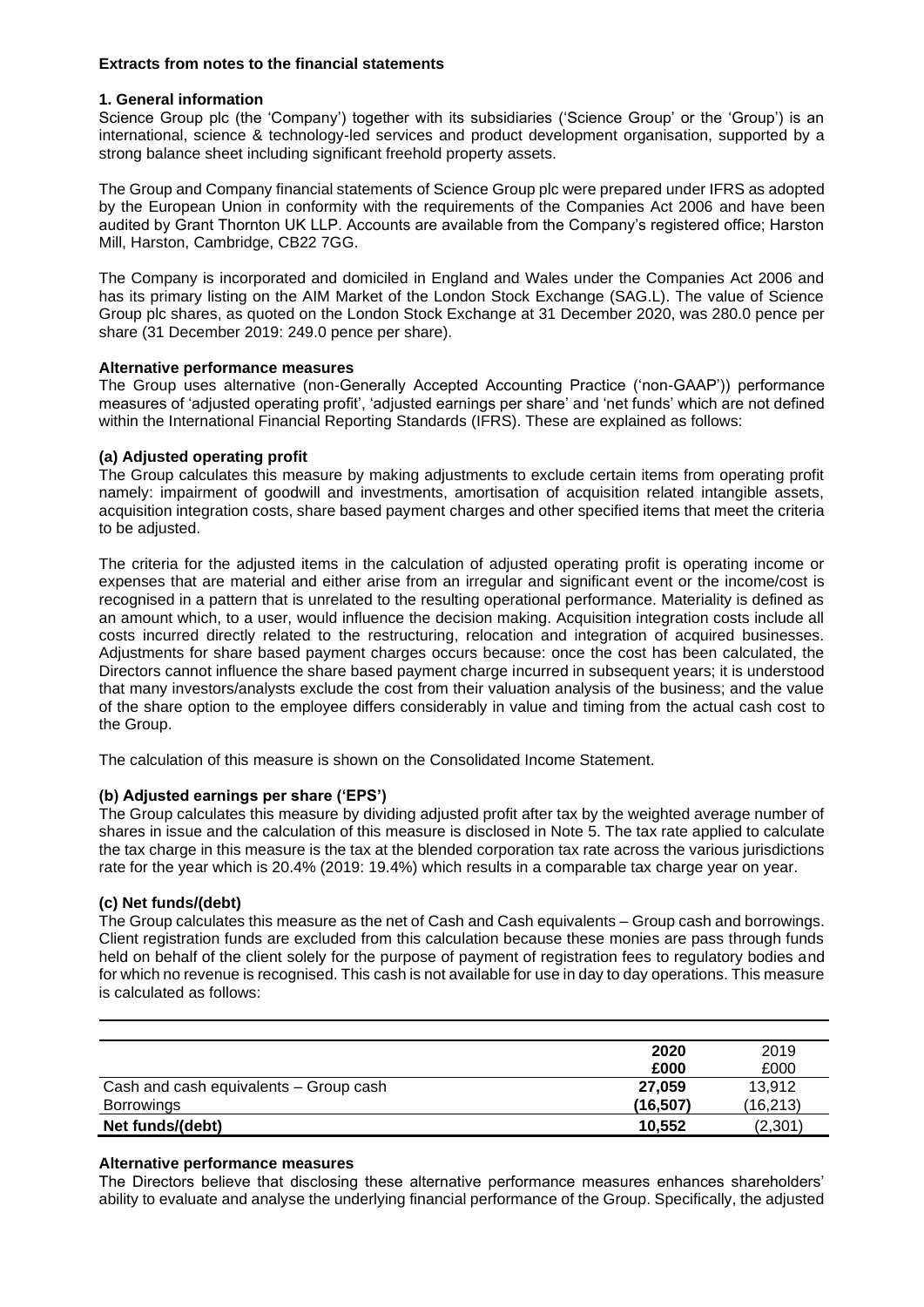operating profit measure is used internally in order to assess the underlying operational performance of the Group, aid financial, operational and commercial decisions and in determining employee compensation. The adjusted EPS measure allows the shareholder to understand the underlying value generated by the Group on a per share basis. Net funds represents the Group's cash available for day to day operations and investments. As such, the Board considers these measures enhance shareholders' understanding of the Group results and should be considered alongside the IFRS measures.

#### **Going concern**

The Directors have considered the current cash balance of £27.1 million (excluding client registration funds) and assessed forecast future cash flows for the next 12 months. Despite the Covid-19 pandemic and a corresponding increase in uncertainty in the economic environment, there are no events or conditions which cast significant doubt on the ability of the Group to continue as a going concern. In support, as explained in the Chairman's Statement, the revenue and operating profit grew year on year and cash generated from operations was £17.8 million during the year ended 31 December 2020. The term loan has no operating covenants while the Group net debt is less than £10 million. On the basis of the forecast future cash flows, the Directors do not expect the Group net debt to exceed £10 million at any time during the forecast period. The Directors are satisfied that the Group has adequate cash and financing resources to continue in operational existence for the foreseeable future, being a period of at least a year following the approval of the accounts and therefore continue to adopt the going concern basis of accounting in preparing the annual financial statements.

#### **2. Segment information**

The Group's segmental reporting shows the performance of the operating businesses separately from the value generated by the Group's significant freehold property assets and the Corporate costs. The Services Operating Business consists of two divisions: firstly, R&D Consultancy which is managed via the service lines of Product Development and Technology Advisory and secondly, Regulatory & Compliance. Financial information is provided to the chief operating decision makers ('CODMs') in line with this structure: the divisions and service lines in the Services Operating Businesses; the Product Operating Business (Frontier); the Freehold Properties and Corporate costs.

The Services Operating divisions (including the service lines) have been aggregated resulting in one Services Operating Business segment because the divisions and the services they provide have similar economic characteristics such as similar long-term average gross margins, trends in sales growth and operating cash flows and are also similar in respect of their nature, delivery and types of customers that the services are provided to. This aggregation does not the impact the user's ability to understand the entity's performance, its prospects for future cash flows or the user's decisions about the entity as a whole as it is a fair representation of the performance of each service line.

Services Operating Business revenue includes all consultancy fees and other revenue includes recharged materials and expenses relating directly to the Services Operating Business activities. Product Operating Business revenue includes sales of chips and modules which are incorporated into digital radios. The Freehold Properties segment includes the results for the two freehold properties owned by the group. Income is derived from third party tenants from the Harston Mill site and from the Services and Product Operating Businesses which have been charged fees equivalent to market-based rents for their utilised property space and associated costs. Corporate costs include PLC/Group costs.

The segmental analysis is reviewed to operating profit. Other resources are shared across the Group.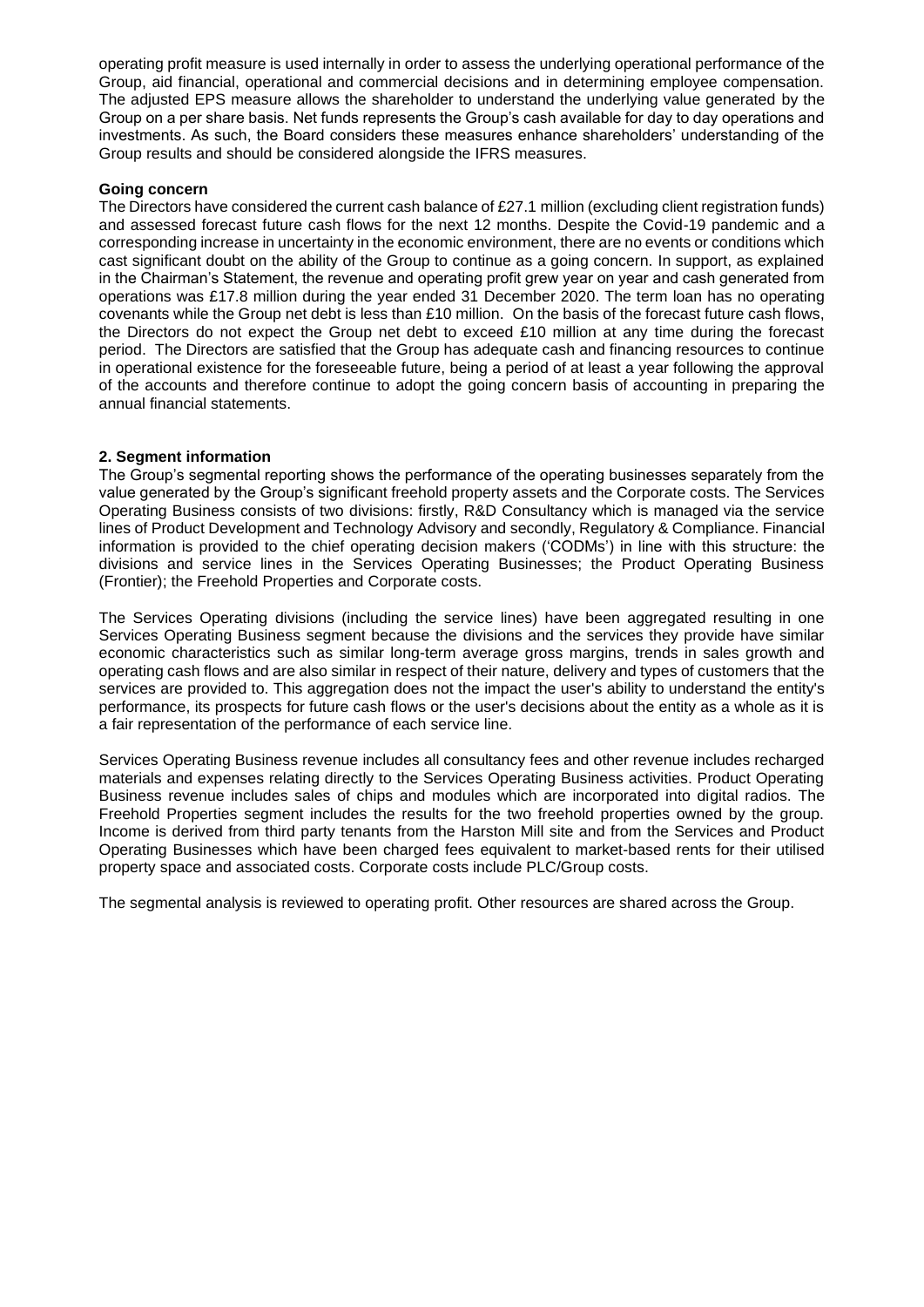| <b>Services Operating Business</b>                    | 2020<br><b>Total</b> | 2019<br>Total |
|-------------------------------------------------------|----------------------|---------------|
|                                                       | £000                 | £000          |
| Services revenue                                      | 48,198               | 46,885        |
| Other                                                 | 4,077                | 1,825         |
| Revenue                                               | 52,275               | 48,710        |
| <b>Adjusted operating profit</b>                      | 9,068                | 8,221         |
| Amortisation of acquisition related intangible assets | (1, 513)             | (2,006)       |
| Share based payment charge                            | (946)                | (1,008)       |
| Gain on settlement of legal claim                     |                      | 687           |
| <b>Operating profit</b>                               | 6,609                | 5,894         |
| <b>Product Operating Business</b>                     | 2020<br>£000         | 2019<br>£000  |
| Product revenue                                       | 20,540               | 7,540         |
| <b>Revenue</b>                                        | 20,540               | 7,540         |
| Adjusted operating profit/(loss)                      | 3,245                | (1, 283)      |
| Acquisition integration costs                         | (10)                 | (3,571)       |
| Loss on remeasurement of equity-accounted investee    |                      | (491)         |
| Amortisation of acquisition related intangible assets | (994)                | (339)         |
| Share based payment charge                            | (185)                | (12)          |
| <b>Operating profit/(loss)</b>                        | 2,056                | (5,696)       |
| <b>Freehold Properties</b>                            | 2020                 | 2019          |
| Inter-company property income                         | £000<br>3,189        | £000<br>2,874 |
| Third party property income                           | 848                  | 997           |
| Revenue                                               | 4,037                | 3,871         |
| <b>Adjusted operating profit</b>                      | 954                  | 1,503         |
| Share based payment charge                            | (21)                 | (14)          |
| <b>Operating profit</b>                               | 933                  | 1,489         |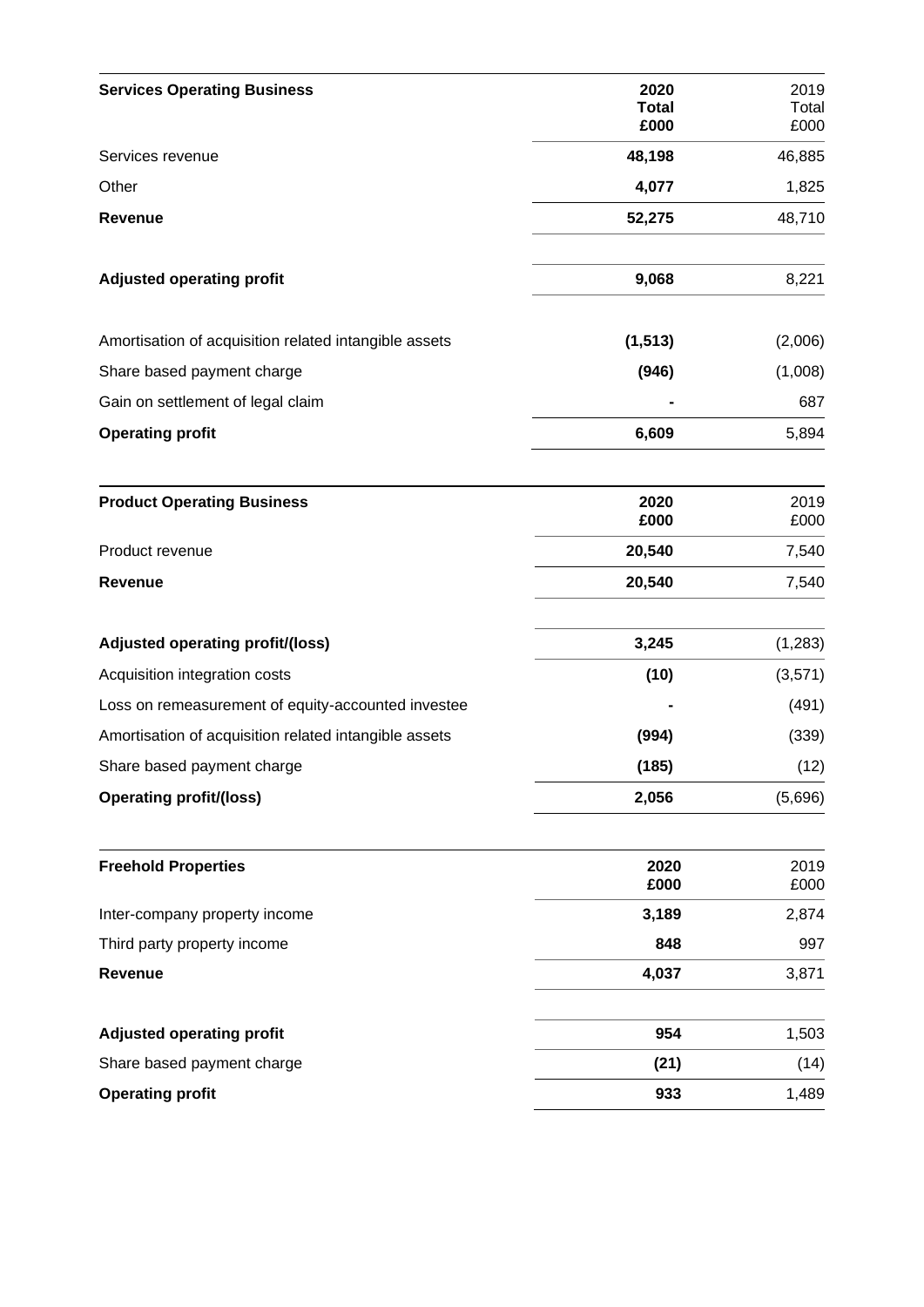| Corporate                      | 2020<br>£000 | 2019<br>£000 |
|--------------------------------|--------------|--------------|
| <b>Adjusted operating loss</b> | (2, 382)     | (1,737)      |
| Share based payment charge     | (87)         | (133)        |
| <b>Operating loss</b>          | (2,469)      | (1,870)      |

| Group                                                       | 2020<br><b>Total</b><br>£000 | 2019<br>Organic<br>£000 | 2019<br><b>Acquired</b><br>£000 | 2019<br><b>Total</b><br>£000 |
|-------------------------------------------------------------|------------------------------|-------------------------|---------------------------------|------------------------------|
| Services revenue                                            | 48,198                       | 46,885                  |                                 | 46,885                       |
| Products revenue                                            | 20,540                       |                         | 7,540                           | 7,540                        |
| Third party property income                                 | 848                          | 997                     |                                 | 997                          |
| Other                                                       | 4,077                        | 1,825                   |                                 | 1,825                        |
| <b>Revenue</b>                                              | 73,663                       | 49,707                  | 7,540                           | 57,247                       |
| Adjusted operating profit/(loss)                            | 10,885                       | 7,987                   | (1, 283)                        | 6,704                        |
| Acquisition integration costs                               | (10)                         |                         | (3,571)                         | (3,571)                      |
| Loss on remeasurement of equity-accounted<br>investee       |                              |                         | (491)                           | (491)                        |
| Amortisation of acquisition related intangible assets       | (2,507)                      | (2,006)                 | (339)                           | (2, 345)                     |
| Share based payment charge                                  | (1, 239)                     | (1, 155)                | (12)                            | (1, 167)                     |
| Gain on settlement of legal claim                           |                              | 687                     |                                 | 687                          |
| <b>Operating profit/(loss)</b>                              | 7,129                        | 5,513                   | (5,696)                         | (183)                        |
| Finance charges (net)                                       | (737)                        | (665)                   | (165)                           | (830)                        |
| Share of loss of equity-accounted investment,<br>net of tax |                              |                         | (592)                           | (592)                        |
| Profit/(loss) before income tax                             | 6,392                        | 4,848                   | (6, 453)                        | (1,605)                      |
| Income tax credit/(charge)                                  | 647                          | (505)                   | 279                             | (226)                        |
| Profit/(loss) for the period                                | 7,039                        | 4,343                   | (6, 174)                        | (1, 831)                     |

#### **Geographical and currency revenue analysis**

|                                 | 2020<br>£000 | 2019<br>£000 |
|---------------------------------|--------------|--------------|
| United Kingdom                  | 14,843       | 12,263       |
| <b>Other European Countries</b> | 12,743       | 12,345       |
| North America                   | 24,003       | 23,642       |
| Asia                            | 21,553       | 8,322        |
| Other                           | 521          | 675          |
|                                 | 73,663       | 57,247       |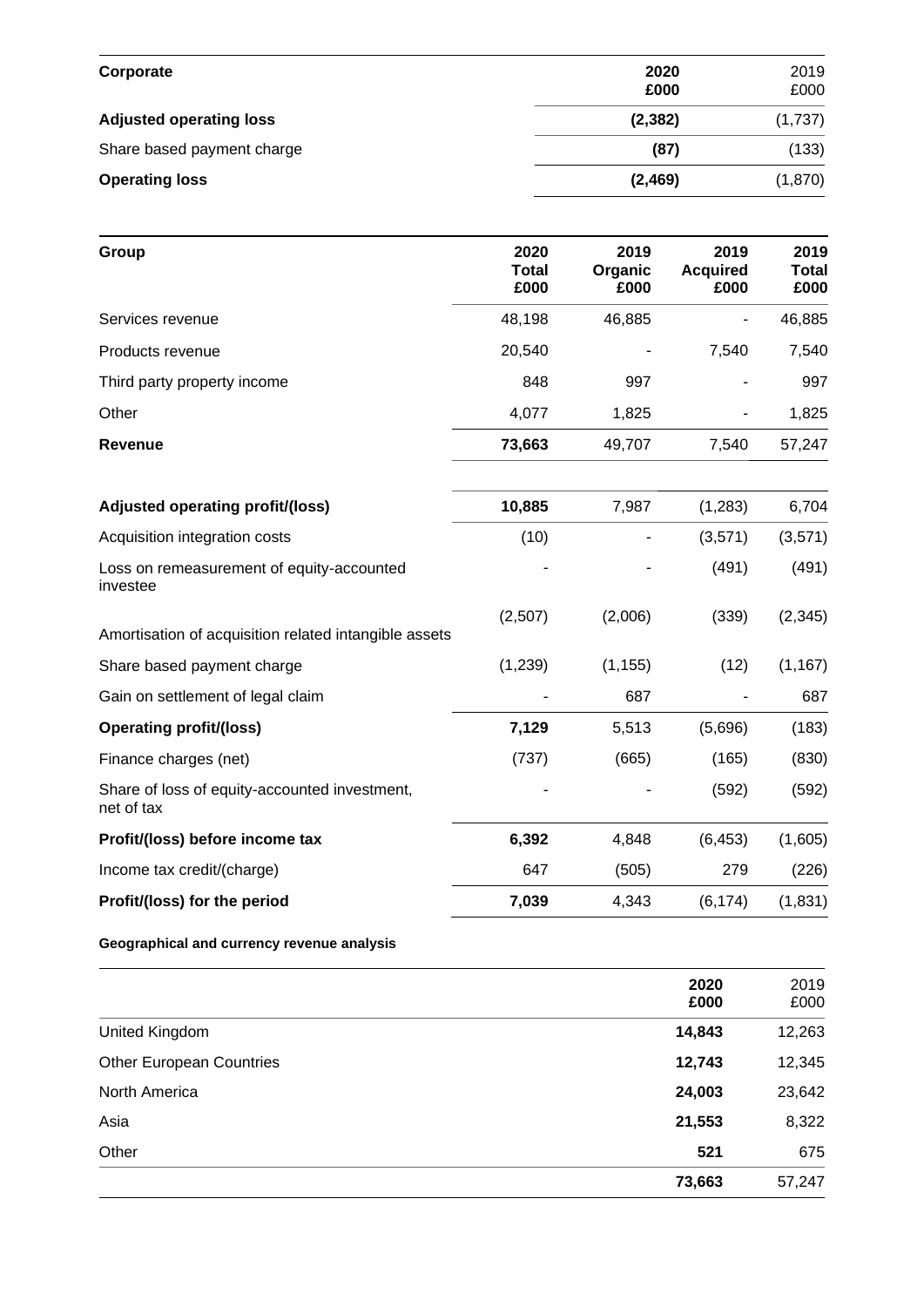| <b>Currency</b>  | 2020   | 2019   |
|------------------|--------|--------|
|                  | £000   | £000   |
| <b>US Dollar</b> | 41,787 | 28,684 |
| Euro             | 3,569  | 3,578  |
| Sterling         | 28,274 | 24,822 |
| Other            | 33     | 163    |
|                  | 73,663 | 57,247 |

#### **3. Income tax**

The tax charge comprises:

| Year ended 31 December                                   | 2020     | 2019    |
|----------------------------------------------------------|----------|---------|
|                                                          | £000     | £000    |
| Current taxation                                         | (1, 492) | (1,280) |
| Current taxation – adjustment in respect of prior years  | 240      | 311     |
| Deferred taxation                                        | 1,806    | 579     |
| Deferred taxation – adjustment in respect of prior years | (155)    | (242)   |
| R&D tax credit                                           | 248      | 406     |
|                                                          | 647      | (226)   |

The corporation tax on Science Group's profit before tax differs from the theoretical amount that would arise using the blended corporation tax rate across the various jurisdictions applicable to profits of the consolidated companies of 20.4% (2019: 19.4%) as follows:

|                                                                                                    | 2020<br>£000 | 2019<br>£000 |
|----------------------------------------------------------------------------------------------------|--------------|--------------|
| Profit/(loss) before tax                                                                           | 6,392        | (1,605)      |
| Tax calculated at domestic tax rates applicable to profits/(losses) in the<br>respective countries | (1, 306)     | 311          |
| Expenses not deductible for tax purposes                                                           | (193)        | (1,022)      |
| Adjustment in respect of prior years – current tax                                                 | 240          | 311          |
| Adjustment in respect of prior years – deferred tax                                                | (155)        | (242)        |
| Movement in deferred tax due to change in tax rate                                                 |              | 27           |
| Share scheme movements                                                                             | 72           | 100          |
| Current year losses for which no deferred tax asset was recognised                                 | 73           | (180)        |
| Recognition of tax losses as deferred tax asset                                                    | 1,001        |              |
| Prior year losses used in the current year which were not previously recognised                    | 667          | 63           |
| R&D tax credit                                                                                     | 248          | 406          |
| Tax credit/(charge)                                                                                | 647          | (226)        |

The Group claims Research and Development tax credits under both the R&D expenditure credit scheme and the Small or Medium-sized Scheme. In the current year, the Group recognised a tax credit of £0.2 million (2019: £0.4 million). The Group performed a reasonable estimate of all amounts involved to determine the R&D tax credits to be recognised in the period to which it relates.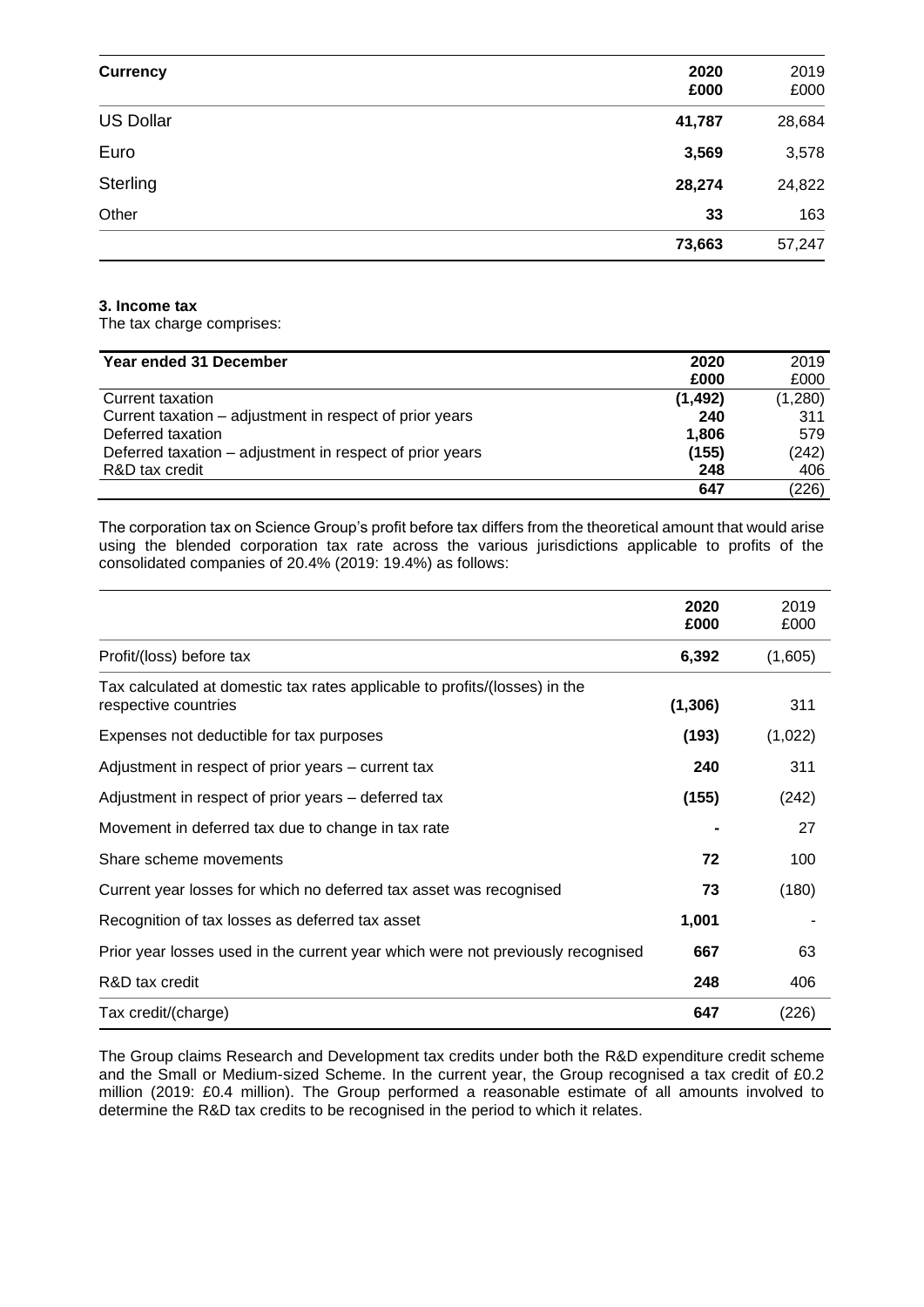#### **4. Deferred tax**

The movement in deferred tax assets and liabilities during the year by each type of temporary difference is as follows:

|                                                              | <b>Accelerated</b><br>capital<br>allowances | <b>Tax</b><br><b>losses</b> | <b>Share</b><br>based<br>payment | <b>Acquisition</b><br>related<br>intangible | Other<br>temporary<br>differences | <b>Total</b> |
|--------------------------------------------------------------|---------------------------------------------|-----------------------------|----------------------------------|---------------------------------------------|-----------------------------------|--------------|
|                                                              | £000                                        | £000                        | £000                             | assets<br>£000                              | £000                              | £000         |
| At 1 January 2019                                            | (1, 872)                                    | 16                          | 401                              | (1, 545)                                    | 382                               | (2,618)      |
| Charged to the income<br>statement                           | 33                                          | 47                          | 130                              | 469                                         | (100)                             | 579          |
| Deferred taxation relating to<br>acquisitions                |                                             |                             |                                  | (1,498)                                     | (130)                             | (1,628)      |
| Charge to the income<br>statement<br>(prior year adjustment) | (54)                                        | (16)                        |                                  |                                             | (172)                             | (242)        |
| Charged to Equity                                            |                                             |                             | (25)                             |                                             | 77                                | 52           |
| Effect of movements in<br>exchange rates                     |                                             |                             |                                  | 121                                         | 5                                 | 126          |
| At 31 December 2019                                          | (1,893)                                     | 47                          | 506                              | (2, 453)                                    | 62                                | (3,731)      |
| Charged to the income<br>statement                           | 125                                         | 954                         | 184                              | 442                                         | 101                               | 1,806        |
| Charge to the income<br>statement<br>(prior year adjustment) | 1                                           |                             | (34)                             | (155)                                       | 33                                | (155)        |
| Charged to Equity                                            |                                             |                             | 119                              |                                             | 96                                | 215          |
| Effect of movements in<br>exchange rates                     |                                             |                             |                                  | 48                                          | 1                                 | 49           |
| At 31 December 2020                                          | (1,767)                                     | 1,001                       | 775                              | (2, 118)                                    | 293                               | (1, 816)     |

|                            | 2020     | 2019    |
|----------------------------|----------|---------|
|                            | £000     | £000    |
| Deferred tax assets        | 1,322    | 47      |
| Deferred tax liabilities   | (3, 138) | (3,778) |
| Net deferred tax liability | (1, 816) | (3,731) |

At 31 December 2020, Science Group had £31.7 million (2019: £34.7 million) of tax losses of which £21.4 million (2019: £24.0 million) relate to trading losses in Frontier. Of these Frontier losses, £3.2 million (2019: £nil) were utilised in 2020 and a further £5.3 million (2019: £nil) of losses were recognised as a deferred tax asset which are anticipated to be used to offset future trading profits. The carried forward Frontier losses of £16.1 million (2019: £24.0 million) have not been recognised as a deferred tax asset due to the uncertainty in the timing of utilisation of these losses. The other tax losses of £10.3 million (2019: £10.5 million) have not been recognised as a deferred tax asset due to the low probability that these losses will be able to be utilised.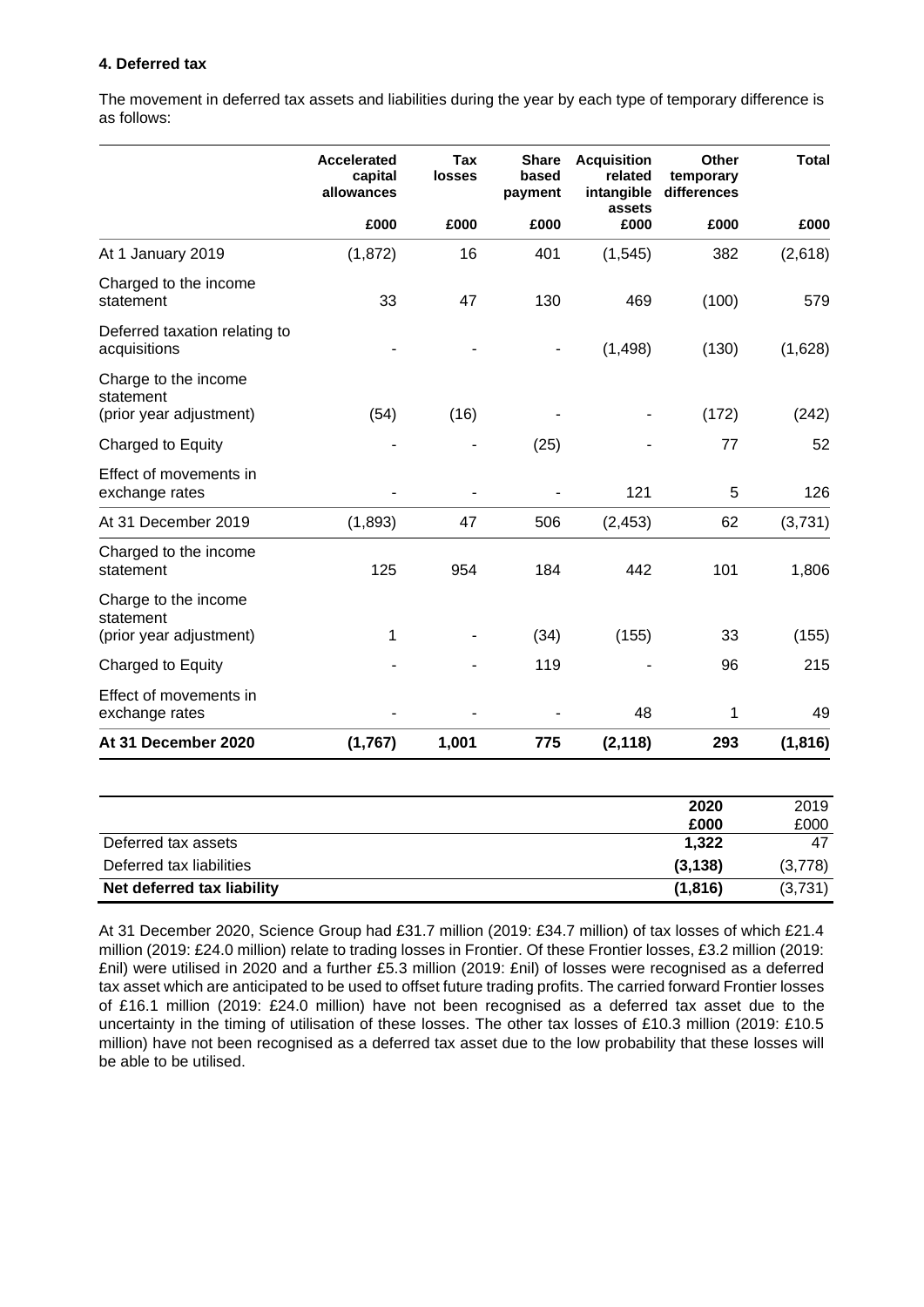#### **Factors affecting future tax charges**

The UK corporate tax rate of 19% was expected to reduce to 17% (effective 1 April 2020) which was substantively enacted on 6 September 2016. However, on 17 March 2020 the UK rate of 19% was substantively enacted and the 17% previously enacted reduction did not come into force. The UK corporation tax rate remains at 19%. The US federal rate had a reduction from 35% to 21%, effective from 1 January 2018. Deferred tax assets/(liabilities) were calculated at the substantively enacted corporation tax rates in the respective jurisdictions.

#### **5. Earnings per share**

The calculation of earnings per share is based on the following result and weighted average number of shares:

|                                                                | 2020                               |                                            |                              | 2019                      |                                            |                    |
|----------------------------------------------------------------|------------------------------------|--------------------------------------------|------------------------------|---------------------------|--------------------------------------------|--------------------|
|                                                                | <b>Profit</b><br>after tax<br>£000 | Weighted<br>average<br>number of<br>shares | <b>Pence</b><br>per<br>share | Loss after<br>tax<br>£000 | Weighted<br>average<br>number of<br>shares | Pence<br>per share |
|                                                                |                                    |                                            |                              |                           |                                            |                    |
| Basic earnings per ordinary share                              | 7,039                              | 41,631,118                                 | 16.9                         | (1,831)                   | 40.767.070                                 | (4.5)              |
| Effect of dilutive potential ordinary<br>shares: share options |                                    | 598,648                                    | (0.2)                        |                           | 1,257,907                                  | 0.1                |
| Diluted earnings per ordinary<br>share                         | 7,039                              | 42,229,766                                 | 16.7                         | (1,831)                   | 42,024,977                                 | (4.4)              |

Only the share options granted are dilutive.

The calculation of adjusted earnings per share is as follows:

|                                                                | 2020                                     |                                            |                       | 2019                                     |                                            |                       |
|----------------------------------------------------------------|------------------------------------------|--------------------------------------------|-----------------------|------------------------------------------|--------------------------------------------|-----------------------|
|                                                                | Adjusted*<br>profit<br>after tax<br>£000 | Weighted<br>average<br>number of<br>shares | Pence<br>per<br>share | Adjusted*<br>profit after<br>tax<br>£000 | Weighted<br>average<br>number of<br>shares | Pence<br>per<br>share |
| Adjusted basic earnings per ordinary<br>share                  | 8.078                                    | 41,631,118                                 | 19.4                  |                                          | 4,735 40,767,070                           | 11.6                  |
| Effect of dilutive potential ordinary<br>shares: share options | $\blacksquare$                           | 598,648                                    | (0.3)                 | ۰                                        | 1,257,907                                  | (0.3)                 |
| Adjusted diluted earnings per<br>ordinary share                | 8.078                                    | 42,229,766                                 | 19.1                  |                                          | 4,735 42,024,977                           | 11.3                  |

\*Calculation of adjusted profit after tax:

| Group                                                                                                  | 2020<br>£000 | 2019<br>£000 |
|--------------------------------------------------------------------------------------------------------|--------------|--------------|
| Adjusted operating profit                                                                              | 10,885       | 6,704        |
| Finance income                                                                                         | 9            | 22           |
| Finance costs                                                                                          | (746)        | (852)        |
| Adjusted profit before tax                                                                             | 10,148       | 5,874        |
| Tax charge at the blended corporation tax rate across the various<br>jurisdictions 20.4% (2019: 19.4%) | (2,070)      | (1, 139)     |
| Adjusted profit after tax                                                                              | 8,078        | 4,735        |

The tax charge is calculated using the blended corporation tax rate across the various jurisdictions in which the Group companies are incorporated.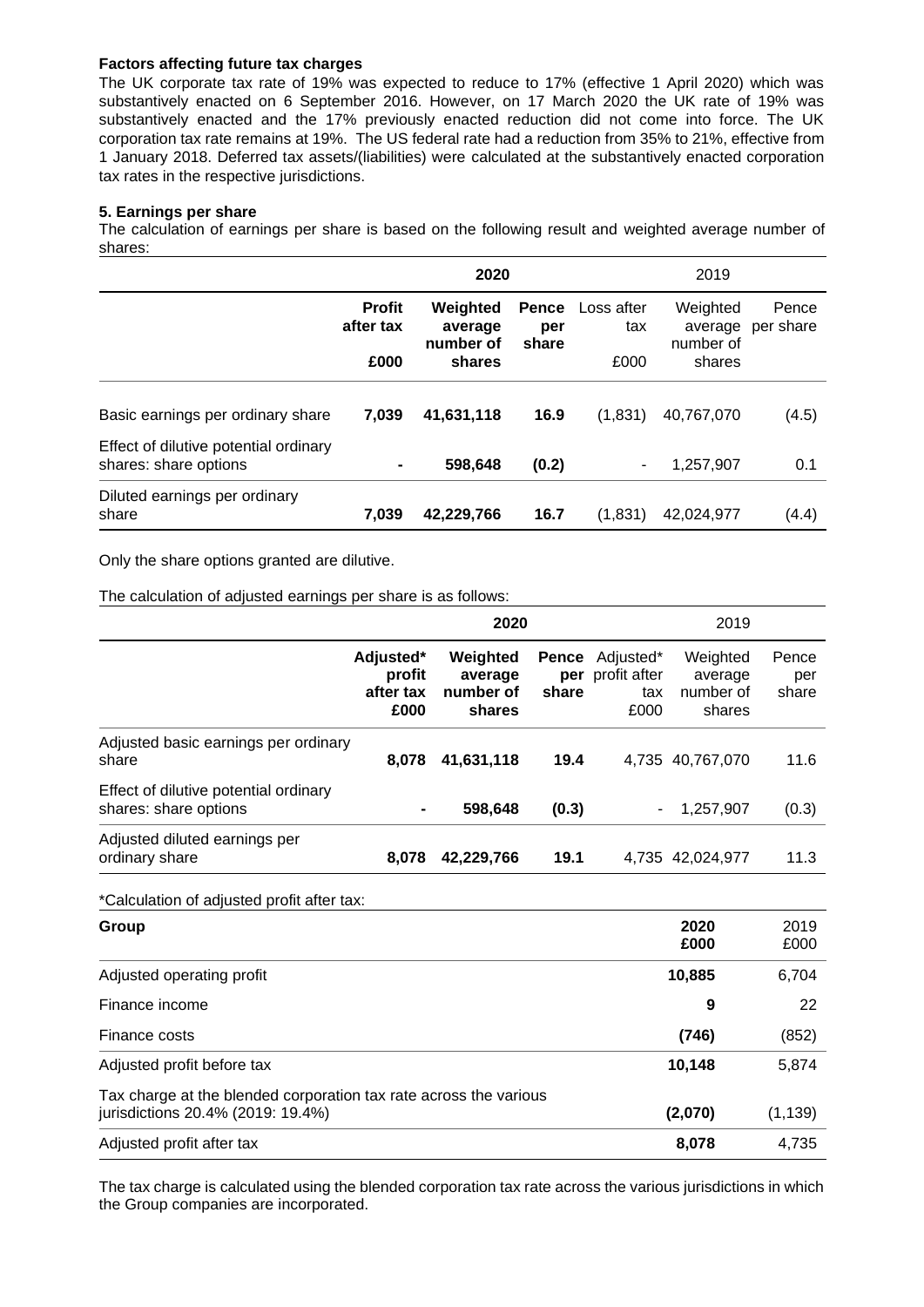#### **6. Dividends**

The Board announced in May 2020 that the final dividend in respect of 2019 would be withdrawn due to the Covid-19 pandemic. In October 2020, an interim dividend of 2.0 pence per share was paid at a cost of £0.8 million.

The Board has proposed a final dividend for 2020 of 4.0 pence per share. The dividend is subject to approval by shareholders at the next Annual General Meeting and the expected cost of £1.6 million has not been included as a liability as at 31 December 2020.

| Group                                                  | <b>Technology</b> | <b>Customer</b>       | Goodwill | <b>Total</b> |
|--------------------------------------------------------|-------------------|-----------------------|----------|--------------|
|                                                        | £000              | relationships<br>£000 | £000     | £000         |
| Cost                                                   |                   |                       |          |              |
| At 1 January 2019                                      |                   | 12,620                | 13,464   | 26,084       |
| Acquisitions through business combination              | 7,630             | 1,184                 | 2,845    | 11,659       |
| Effect of movement in exchange rates                   | (635)             | (137)                 | (276)    | (1,048)      |
| At 31 December 2019                                    | 6,995             | 13,667                | 16,033   | 36,695       |
| Effect of movement in exchange rates                   | (203)             | (20)                  | (151)    | (374)        |
| At 31 December 2020                                    | 6,792             | 13,647                | 15,882   | 36,321       |
|                                                        |                   |                       |          |              |
| Accumulated amortisation                               |                   |                       |          |              |
| At 1 January 2019                                      |                   | 5,118                 |          | 5,118        |
| Amortisation charged in year                           | 307               | 2,038                 |          | 2,345        |
| Effect of movement in exchange rates                   | (15)              | (15)                  |          | (30)         |
| At 31 December 2019                                    | 292               | 7,141                 |          | 7,433        |
| Amortisation charged in year                           | 901               | 1,606                 |          | 2,507        |
| Effect of movement in exchange rates                   | (61)              | 39                    |          | (22)         |
| At 31 December 2020                                    | 1,132             | 8,786                 |          | 9,918        |
| Accumulated impairment                                 |                   |                       |          |              |
| At 1 January, 31 December 2019 and<br>31 December 2020 |                   | 7                     | 2,225    | 2,232        |
|                                                        |                   |                       |          |              |
| Carrying amount                                        |                   |                       |          |              |
| At 31 December 2019                                    | 6,703             | 6,519                 | 13,808   | 27,030       |
| At 31 December 2020                                    | 5,660             | 4,854                 | 13,657   | 24,171       |

#### **7. Intangible Assets**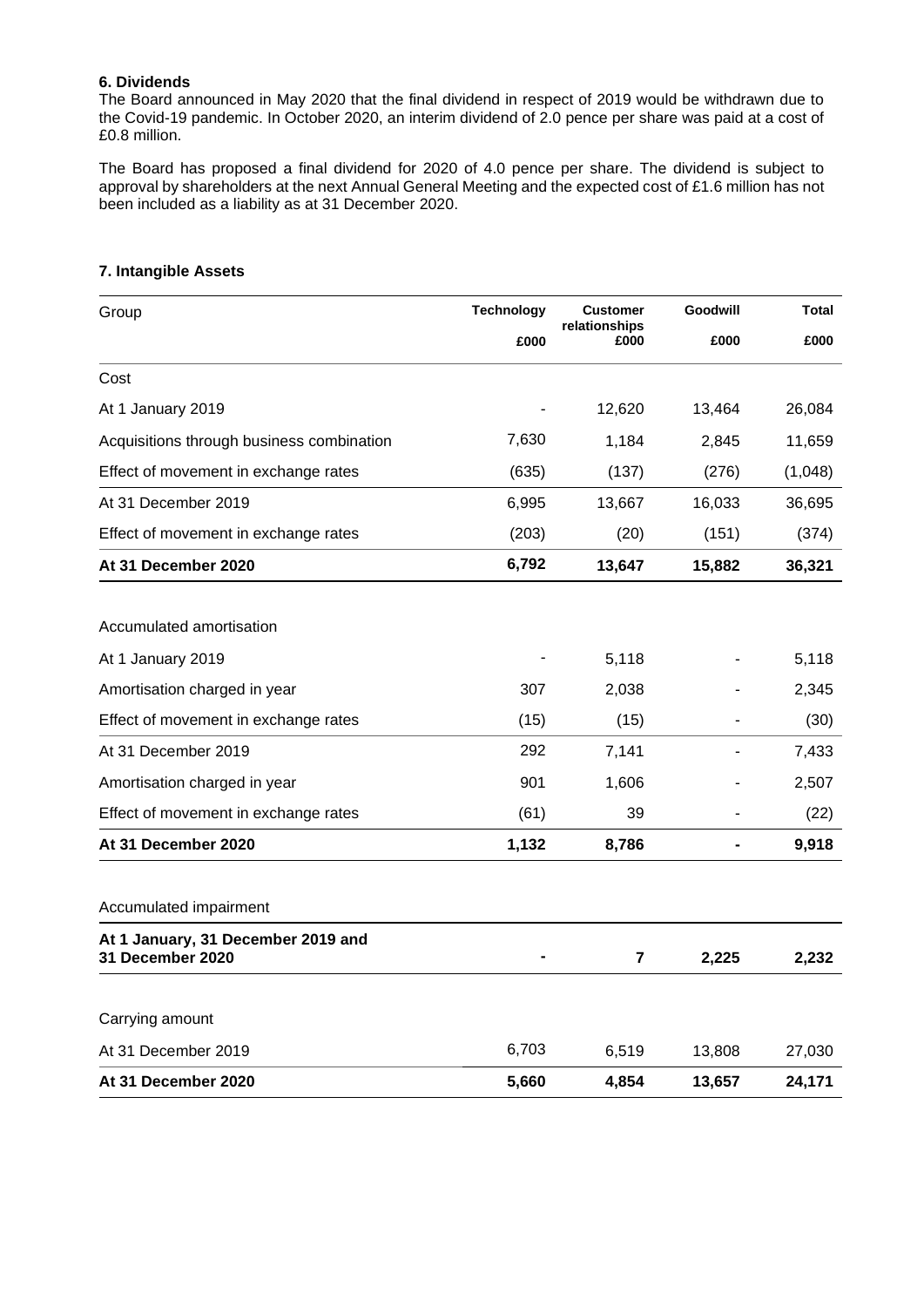Goodwill and acquisition related intangible assets recognised arose from acquisitions during 2013, 2015, 2017 and 2019. The discount rates used for goodwill impairment reviews and the carrying amount of goodwill is allocated as follows:

|                                   | 2020                     |                |                          | 2019   |  |
|-----------------------------------|--------------------------|----------------|--------------------------|--------|--|
|                                   | Pre-tax<br>discount rate | £000           | Pre-tax<br>discount rate | £000   |  |
| <b>R&amp;D Consultancy</b>        | 10.1%                    | 3,383          |                          |        |  |
| Advisory                          |                          | $\blacksquare$ | 11.2%                    | 3,383  |  |
| Leatherhead Research              | 10.1%                    | 650            | 11.2%                    | 650    |  |
| TSG - Americas                    | 10.1%                    | 2,546          | 11.0%                    | 2,621  |  |
| TSG - Europe                      | 10.1%                    | 4,546          | 11.0%                    | 4,546  |  |
| Frontier Smart Technologies Group | 12.2%                    | 2,532          | 13.6%                    | 2,608  |  |
|                                   |                          | 13,657         |                          | 13,808 |  |

#### **Impairment review of goodwill**

The Group tests goodwill annually for impairment or more frequently if there are indications that goodwill might be impaired. The recoverable amounts of the CGUs are determined from value in use. The key assumptions for the value in use calculations are those regarding the discount rates and growth rates of revenue and costs.

The Group prepares the cash flow forecasts derived from the most recent annual financial plan approved by the Board and extrapolates cash flows for the following three years based on forecast rates of growth or decline in revenue by the CGU. The revenue and costs for the CGU that is incorporated in the cash flow forecasts is derived from the most recent financial plan approved by the Board.

The Group monitors its post-tax Weighted Average Cost of Capital and those of its competitors using market data. In considering the discount rates applying to CGUs, the Directors have considered the relative sizes, risks and the inter-dependencies of its CGUs. The impairment reviews use a discount rate adjusted for pretax cash flows and are included in the table above.

#### **8. Inventories**

|                  | 2020  | 2019  |
|------------------|-------|-------|
|                  | £000  | £000  |
| Raw materials    | 397   | 340   |
| Work in progress | 380   | 490   |
| Finished goods   | 486   | 1,230 |
|                  | 1,263 | 2,060 |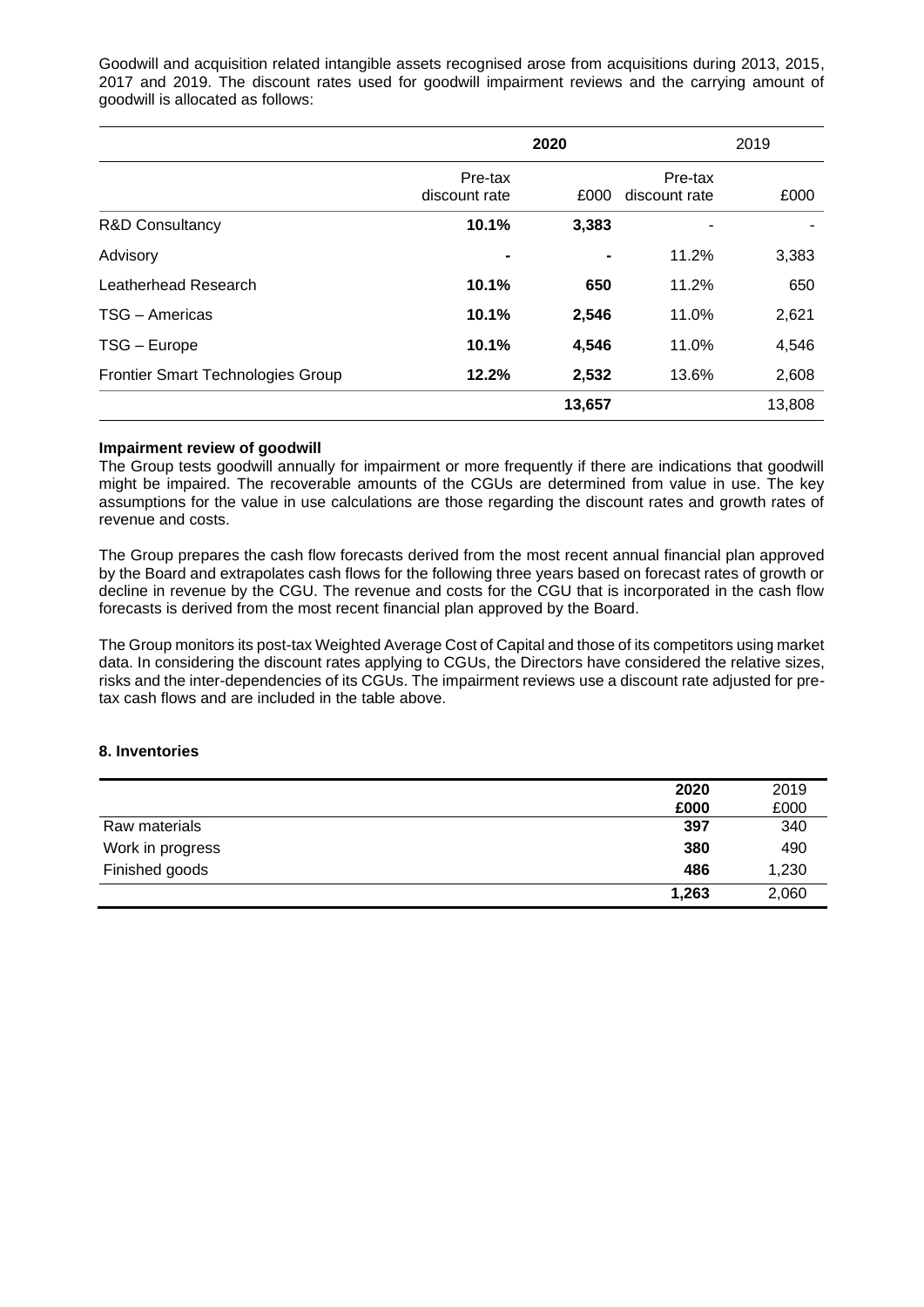#### **9. Trade and other receivables**

|                                  | 2020   | 2019   |
|----------------------------------|--------|--------|
|                                  | £000   | £000   |
| <b>Current assets:</b>           |        |        |
| Trade receivables                | 8,186  | 7,365  |
| Provision for impairment         | (102)  | (100)  |
| Trade receivables - net          | 8,084  | 7,265  |
| Amounts recoverable on contracts | 1,037  | 1,541  |
| Other receivables                | 128    | 144    |
| <b>VAT</b>                       | 36     | 51     |
| Prepayments                      | 1,499  | 1,238  |
|                                  | 10,784 | 10,239 |
|                                  |        |        |

#### **10. Cash and cash equivalents**

|                                                      | 2020<br>£000 | 2019<br>£000 |
|------------------------------------------------------|--------------|--------------|
| Short term bank deposits - Group cash                | 37           | 39           |
| Cash at bank and in hand - Group cash                | 27.022       | 13,873       |
| Cash and cash equivalents - Group cash               | 27.059       | 13,912       |
| Cash at bank and in hand - Client registration funds | 2,015        | 1.517        |
|                                                      | 29.074       | 15,429       |

The Group receives cash from clients which are pass through funds solely for the purpose of payment of registration fees to regulatory bodies. This cash is separated in the day to day operations of the business, is separately identified for reporting purposes and is unrestricted.

#### **11. Trade and other payables**

|                                    | 2020<br>£000 | 2019<br>£000 |
|------------------------------------|--------------|--------------|
| <b>Current liabilities</b>         |              |              |
| Payments received on account       | 13,829       | 10,341       |
| Trade payables                     | 2,728        | 2,548        |
| Other taxation and social security | 1,210        | 884          |
| <b>VAT</b>                         | 151          | 120          |
| Accruals                           | 8,447        | 6,688        |
|                                    | 26,365       | 20,581       |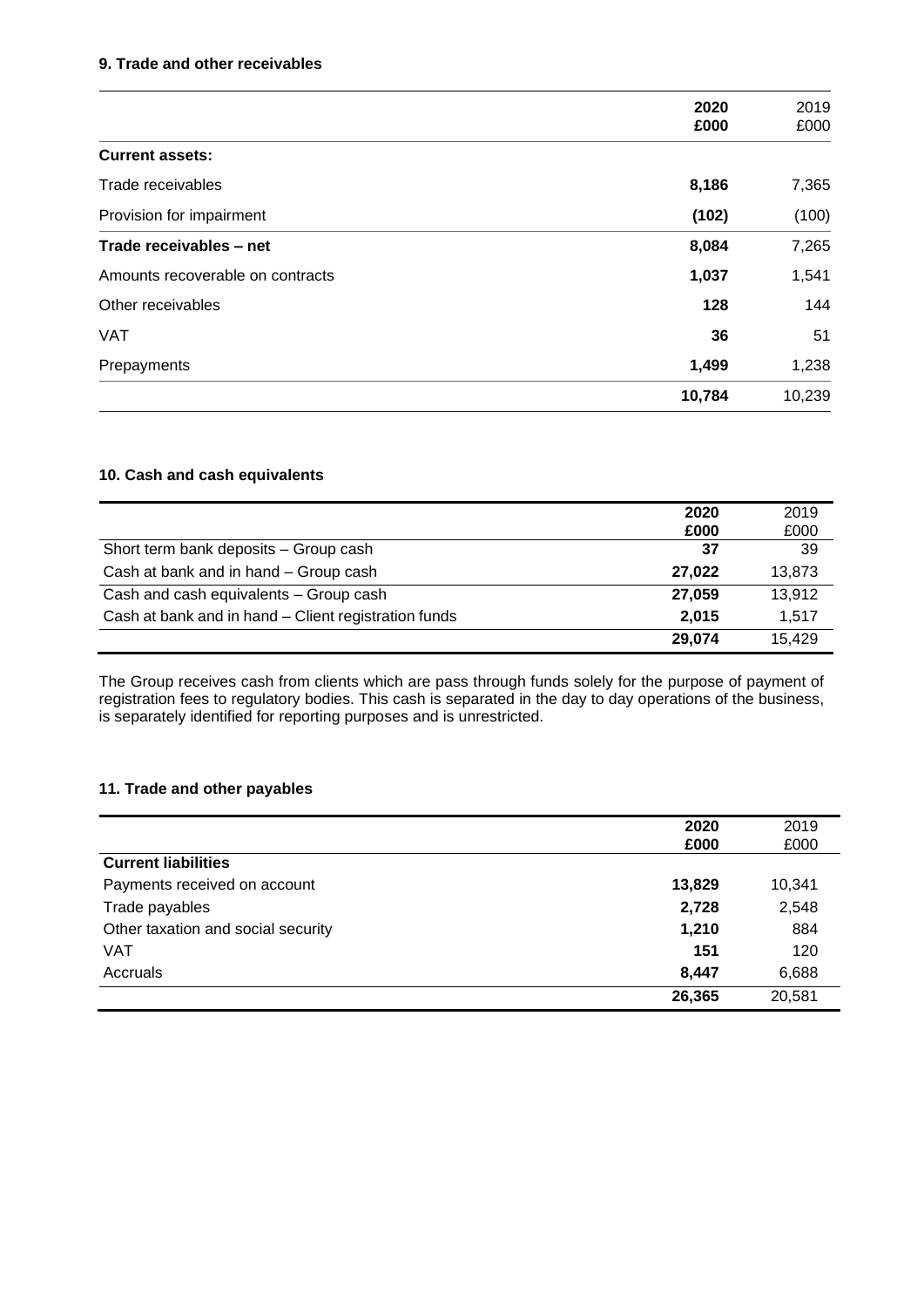#### **12. Provisions**

| Group                                    | lease |      | <b>Onerous Dilapidations Restructuring</b> | Legal | Other | Total |
|------------------------------------------|-------|------|--------------------------------------------|-------|-------|-------|
|                                          | £000  | £000 | £000                                       | £000  | £000  | £000  |
| At 1 January 2019                        | 225   | 262  | 142                                        | 705   |       | 1,334 |
| Assumed in business<br>combination       |       | 300  |                                            |       |       | 300   |
| Provisions made during the<br>year       |       | 31   |                                            |       |       | 31    |
| Provisions used during the<br>year       | (126) |      | (52)                                       | (5)   | ۰     | (183) |
| Provisions reversed during<br>the year   | (94)  |      | $\qquad \qquad \blacksquare$               | (687) | ۰     | (781) |
| Gain on foreign exchange<br>fluctuations | (5)   | (31) | ÷,                                         | (13)  | ÷,    | (49)  |
| At 31 December 2019                      |       | 562  | 90                                         |       |       | 652   |
| Provisions made during the<br>year       |       | 277  |                                            | 659   | 14    | 950   |
| Provisions used during the<br>year       |       | (26) | (10)                                       | (149) | ۰     | (185) |
| Provisions reversed during<br>the year   |       | (36) |                                            |       |       | (36)  |
| Gain on foreign exchange<br>fluctuations |       | (13) |                                            | (31)  |       | (50)  |
| At 31 December 2020                      |       | 764  | 80                                         | 479   | 14    | 1,337 |
| <b>Current liabilities</b>               |       | 119  | 80                                         | 479   | ÷,    | 678   |
| Non-current liabilities                  |       | 645  |                                            |       | 14    | 659   |
| At 31 December 2019                      |       | 562  | 90                                         |       |       | 652   |
| <b>Current liabilities</b>               |       | 82   | 90                                         |       | ä,    | 172   |
| Non-current liabilities                  |       | 480  | $\overline{a}$                             |       |       | 480   |

Dilapidation provisions have been recognised at the present value of the expected obligation. These discounts will unwind to their undiscounted value over the remaining lives of the leases via a finance charge within the income statement.

The average remaining life of the leases at 31 December 2020 is 2 years (2019: 2 years).

The restructuring provision relates to the costs associated with the closure of some non-trading Group entities and is anticipated to be utilised during the next 18 months.

Legal provisions represent the best estimate of the future cost of responding to US subpoenas relating to litigation and investigations directed at third parties.

The other provision relates to warranty provisions made in respect of certain product sales.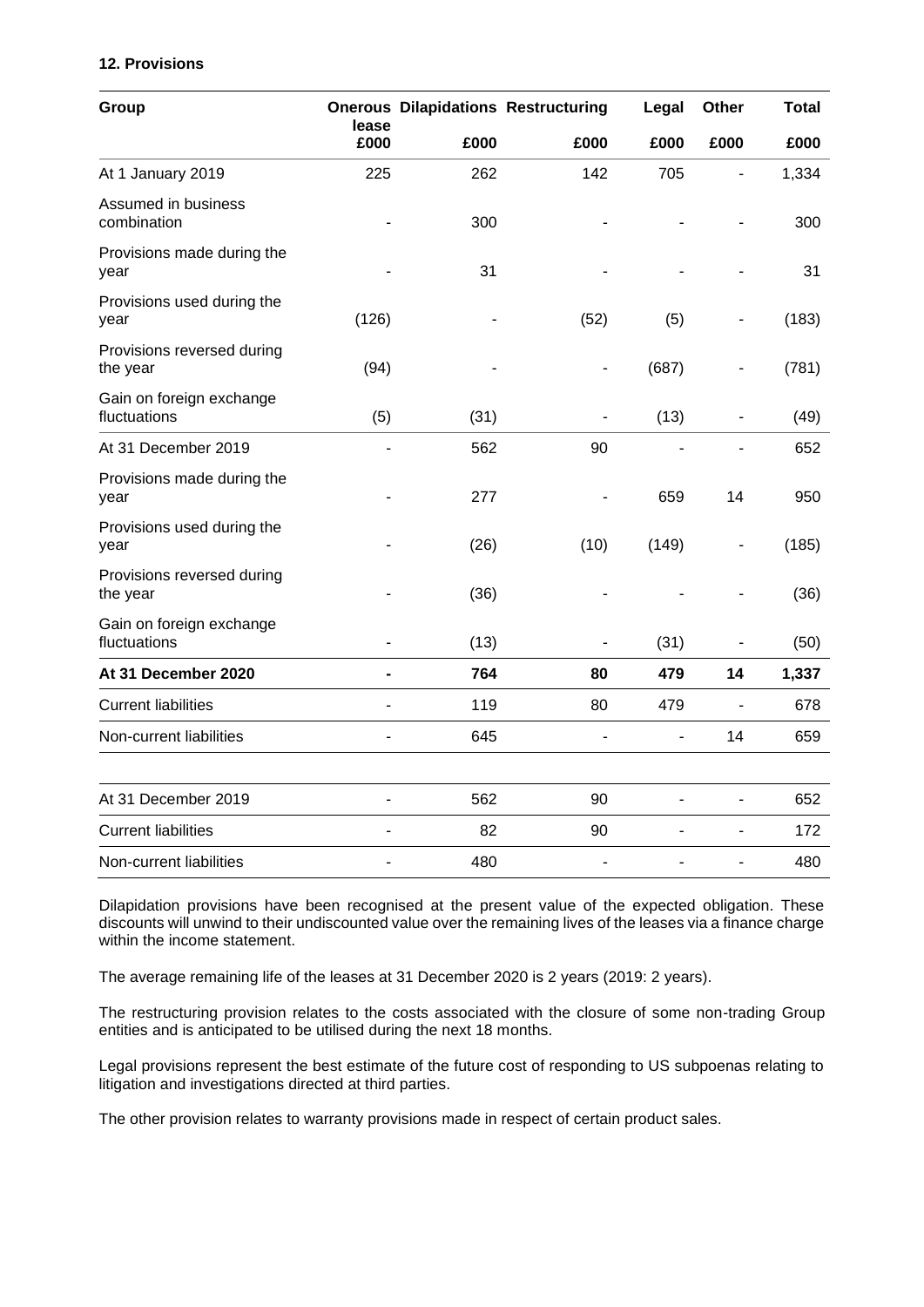#### **13. Called-up share capital**

|                                    | 2020          | 2019          |
|------------------------------------|---------------|---------------|
|                                    | £000          | £000          |
| Allotted, called-up and fully paid |               |               |
| Ordinary shares of £0.01 each      | 421           | 421           |
|                                    | <b>Number</b> | <b>Number</b> |
| Allotted, called-up and fully paid |               |               |
| Ordinary shares of £0.01 each      | 42,062,035    | 42,062,035    |

The allotted, called-up and fully paid share capital of the Company as at 31 December 2020 was 42,062,035 shares (2019: 42,062,035) and the total number of ordinary shares in issue (excluding treasury shares) was 41,238,392 (2019: 41,700,440). Of the ordinary shares in issue, 104,400 (2019: 104,400) shares are held by the Frontier Smart Technologies Employee Benefit Trust ('EBT') and hence the voting rights in the Company are 41,133,992.

A reconciliation of treasury shares held by the Company is as follows:

| Reconciliation of treasury shares | 2020<br><b>Number</b> | 2019<br>Number  |
|-----------------------------------|-----------------------|-----------------|
| At beginning of year              | 361,595               | 2,021,808       |
| Purchase of own shares            | 715,323               | 97,913          |
| Sale of own shares                |                       | $-$ (1,187,401) |
| Settlement of share options       | (253, 275)            | (570, 725)      |
| At end of year                    | 823,643               | 361,595         |

It is the intention of the Company to hold the treasury shares for the purpose of settling employee share schemes and for settling liquidated sums of cash consideration in any future business acquisitions, and in limited circumstances to satisfy shareholder demand which market liquidity is unable to meet. No dividend or other distribution may be made to the Company in respect of the treasury shares.

#### **14. Borrowings**

|                             | 2020<br>£000 | 2019<br>£000 |
|-----------------------------|--------------|--------------|
| Non-current bank borrowings | 15,307       | 15,013       |
| Current bank borrowings     | 1,200        | 1,200        |
|                             | 16,507       | 16,213       |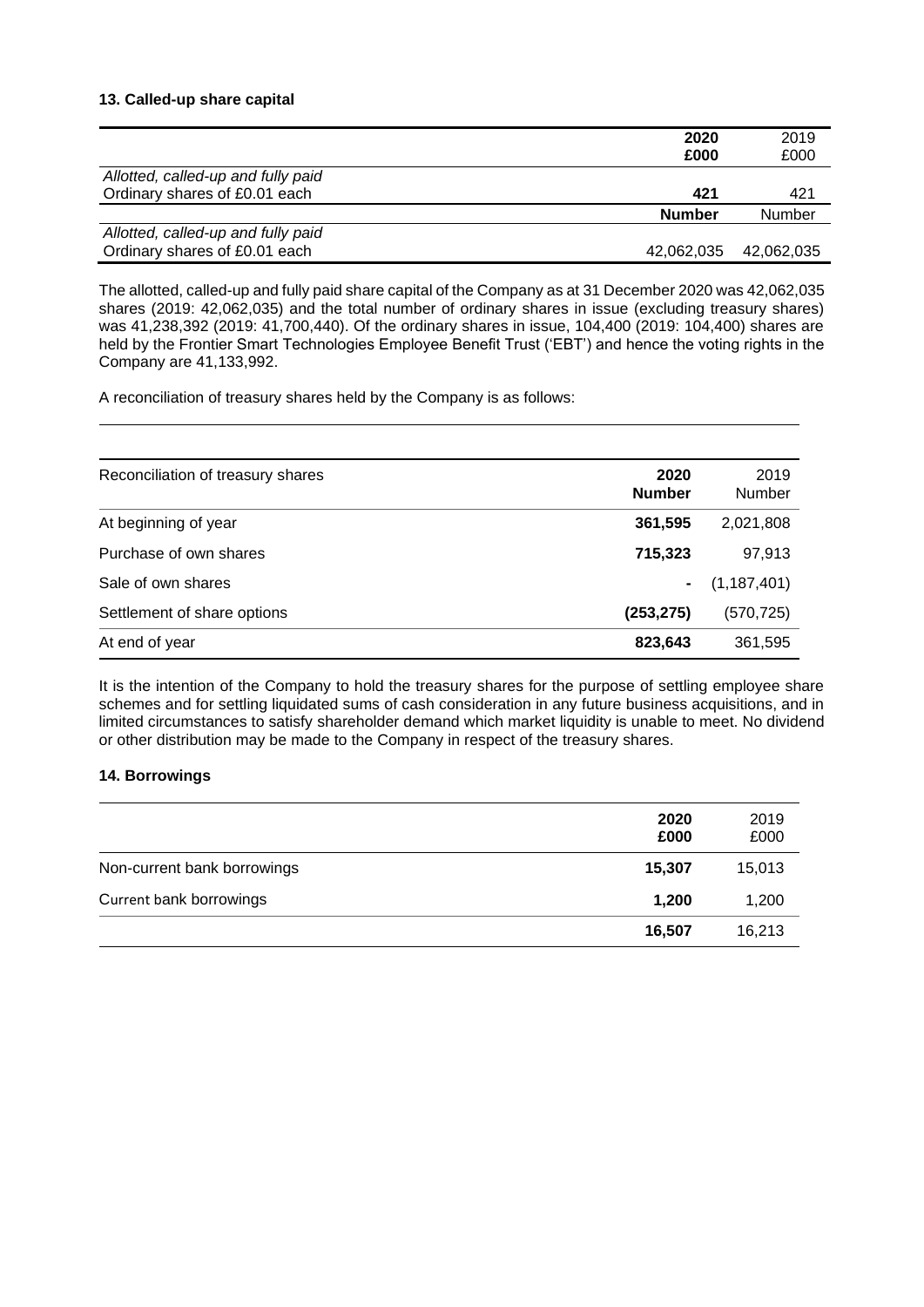|                                                           | 2020<br>£000 | 2019<br>£000 |
|-----------------------------------------------------------|--------------|--------------|
| Opening balance                                           | 16,213       | 12,689       |
| Increase in bank borrowing – term loan                    | 1,500        | 4,750        |
| Revolving credit facility assumed in business combination |              | 4,969        |
| Repayments in the year – term loan                        | (1,200)      | (1,200)      |
| Repayments in year – revolving credit facility            |              | (5,000)      |
| Arrangement fee associated with new borrowing             | (13)         | (39)         |
| Impairment of loan arrangement fee                        |              | 31           |
| (Over)/under accrual adjustment                           | (8)          |              |
| Amortisation of loan arrangement fee                      | 15           | 13           |
| Total borrowings                                          | 16,507       | 16,213       |

During the year ended 31 December 2016, the Group entered into a 10-year fixed term loan of £15 million which is secured on the freehold properties of the Group and on which interest is payable based on LIBOR plus 2.6% margin. During the year ended 31 December 2019, the Group increased this existing loan by £4.8 million to £17.5 million on similar terms. The repayment profile of the loan is £1.2 million per annum over the term with the remaining balance repaid on expiry of the loan in 2026. Costs directly associated with entering into the loan (including the loan increase), have been offset against the balance outstanding and are being amortised over the period of the loan.

During the year ended 31 December 2020, the Group drew a further £1.5 million of loan funds from the £17.5 million existing loan agreement. This was on similar terms and with no change to the loan repayment profile (i.e. the quarterly repayments remained the same and the loan balance remains payable on 30 September 2026). Costs directly associated with entering into the additional loan of £13,000 were incurred, have been offset against the balance outstanding and are being amortised over the period of the loan.

The term loan has no operating covenants while the Group net debt is less than £10 million. If this threshold is crossed, two conditions apply: a financial covenant, measured half-yearly on a 12 month rolling basis, such that annual EBITDA must exceed 1.25 times annual debt servicing (capital and interest); and a security covenant whereby the loan to value ('LTV') ratio of the securitised properties must remain below 75%. If either of these conditions is breached, a remedy period of 6 months is provided, during which time the EBITDA or LTV condition can be remedied or the net debt can be reduced to less than £10 million.

The reconciliation of bank loans interest expense is shown below.

|                                      | 2020<br>£000 | 2019<br>£000 |
|--------------------------------------|--------------|--------------|
| Interest expense                     | 601          | 717          |
| Interest paid                        | (586)        | (646)        |
| Impairment of loan arrangement fee   |              | (31)         |
| Amortisation of loan arrangement fee | (15)         | (13)         |
| Accruals at the year end             |              | 27           |